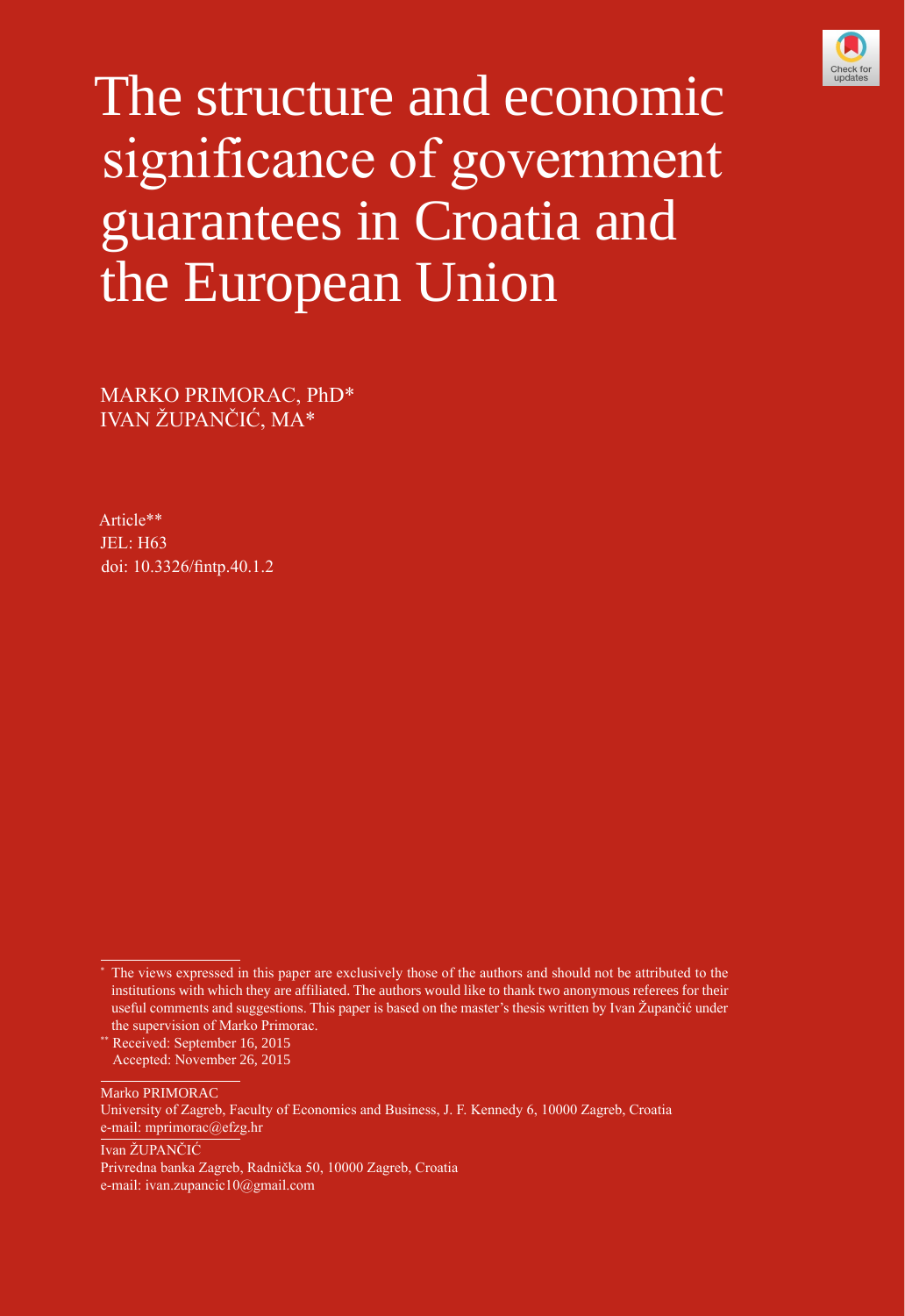## 64 **abstract**

In the aftermath of the financial crisis, when countries are facing difficulties in raising the amounts of revenue needed to cover the expenditure side of the budget, *fiscal risks can pose a significant threat to the sustainability of public finance. This became particularly evident in the case of public enterprises and their liabilities, which often increased public debt because of difficulties in meeting their financial obligations. The aim of this paper is to evaluate fiscal risks from government guarantees in Croatia and the European Union in general. Moreover, the paper aims to analyse the dynamics of the value and structure of government guarantees in Croatia in the period from 2009 to first half of 2015. Particular emphasis is placed on the impact of government guarantees on direct public debt in the context of methodological changes in the registration of public debt.* 

*Keywords: fiscal risks, contingent liabilities, government guarantees, public debt, Croatia*

#### **1 IntRoDUctIon**

Sound government finance has always been a prerequisite for competitiveness, economic development and the well-being of the population. The global financial crisis has made this imperative even more important. Public financial management has as almost never before been under the continuous surveillance of rating agencies, creditors, and other relevant institutions. This applies to all levels of government and often becomes an issue of supranational supervision as in the European Union (EU). In order to facilitate and maintain the stability of the Union, member states have signed the stability and growth pact, which implies fiscal monitoring of member states and ensures their compliance with the Maastricht criteria. This is particularly important for new EU members with weaker capacities for public financial management. In addition, those economies are mostly still undergoing the transition process, which makes their public finances even more vulnerable to the unrestrained rise in government liabilities. Besides explicit liabilities, those countries often face a sizable fiscal risk emerging from contingent government liabilities and other sources of risk.

This paper aims to analyse the importance of government guarantees in the EU, with particular reference to the Republic of Croatia. State guarantees – an important type of budgetary contingencies – tend to be partly ignored in the context of fiscal analysis. With such an approach, the assessment of the financial health of the state can result in an inaccurate impression of the real fiscal position of a country. This paper strives to highlight the importance of the appropriate treatment of government guarantees. Comparing the data for various EU countries, the paper will examine whether the stock of government guarantees in EU countries exceeds the level of their explicit direct liabilities. Moreover, the comparative analysis will show whether government guarantees in Croatia are higher than the EU average. Finally, the main part of the paper will examine the structure of government guarantees in Croatia largely building upon the previous work of Bajo and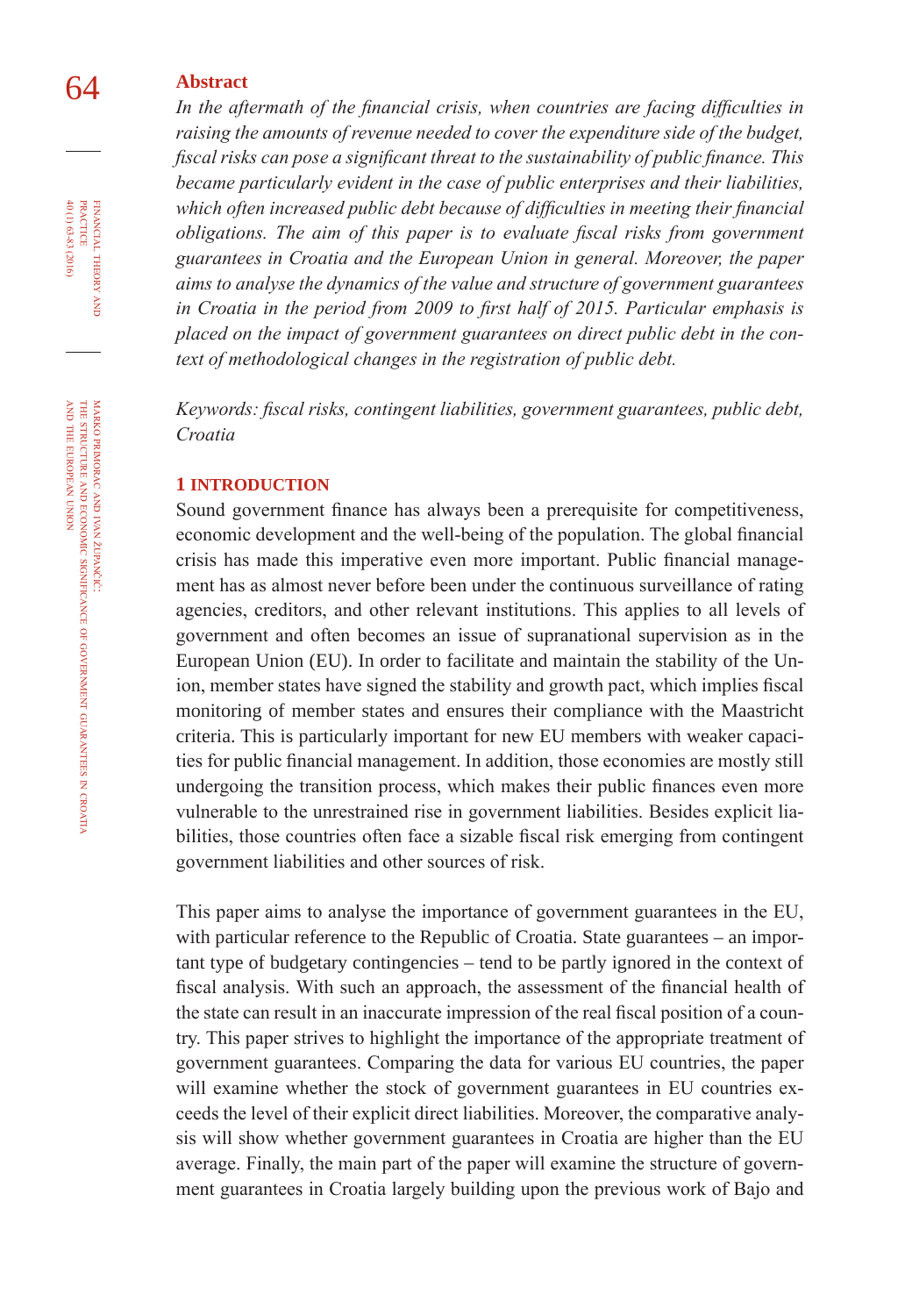Primorac (2011) on the size and structure of government guarantees in Croatia.  $\overline{65}$ Bajo and Primorac (2011) in their analyses covered the period from 1996 to 2010, whereas this paper covers the remaining period until first half of 2015, capturing the effect of the accession to the EU. This is important not only due to changes that have occurred in the size and structure of guarantees, but also in the statistical treatment (changes in the methodology of national accounts) of government guarantees in Croatia (which has gradually aligned with the EU standards).

The paper is divided into six chapters. After the introduction, we provide a theoretical background to the issue and management of guarantees and contextualize the topic in the light of the recent trends in public financial and risk management. The third chapter is devoted to government guarantees in the EU. The fourth chapter analyses the size and structure of government guarantees in Croatia, and the fifth chapter aims at discussing the fiscal implications of government guarantees, capturing their impact on public debt. The last, sixth, part is the conclusion.

#### **2 tHeoRetIcal bacKGRoUnD anD PolIcY conteXt**

Fiscal risks can be broadly defined as the possibility of deviations of fiscal outcomes from what was expected at the time of preparation of the budget or other forecasts (Cebotari et al., 2009). Fiscal risks come from many sources and in many forms, which makes it difficult for governments to identify and categorize them for the purposes of analysis and disclosure. However, most can be grouped into macroeconomic and specific risks (IMF, 2014). Macroeconomic risks include unforeseen developments in real GDP growth and inflation, commodity prices, exchange rates and interest rates, external assistance flows, and so on. Specific risks relate to budgetary contingencies, asset and liability management, government guarantees, public private partnerships, financial sector exposure, as well as natural resource and environmental risks.

In the second half of 2014 the International Monetary Fund (IMF) presented its new Fiscal Transparency Code (FTC) – an international standard for disclosure of information about public finances. The Code comprises a set of principles built around four pillars: (1) fiscal reporting; (2) fiscal forecasting and budgeting; (3) fiscal risk analysis and management; and (4) resource revenue management. The fiscal risks pillar (with its 12 principles) should ensure that risks to public finances are disclosed, analysed and managed, and fiscal decision-making across the public sector effectively coordinated. As a part of its initiative, the IMF's Fiscal Affairs Department developed a comprehensive framework for evaluating fiscal risk management practices and conducted pilot fiscal transparency evaluations in several countries (e.g. Costa Rica, Ireland, Russia and Bolivia).

Fiscal risk management is relatively underdeveloped in Europe and not well reflected in EU fiscal requirements. In fact, fiscal risks in EU countries have been ignored until quite recently. At the beginning of 2015, Eurostat for the first time released information about contingent liabilities and non-performing loans of EU financial

 $40(1)$  63-83 (2016)

theory FINANCIAL THEORY AND PRACTICE 40 (1) 63-83 (2016) practice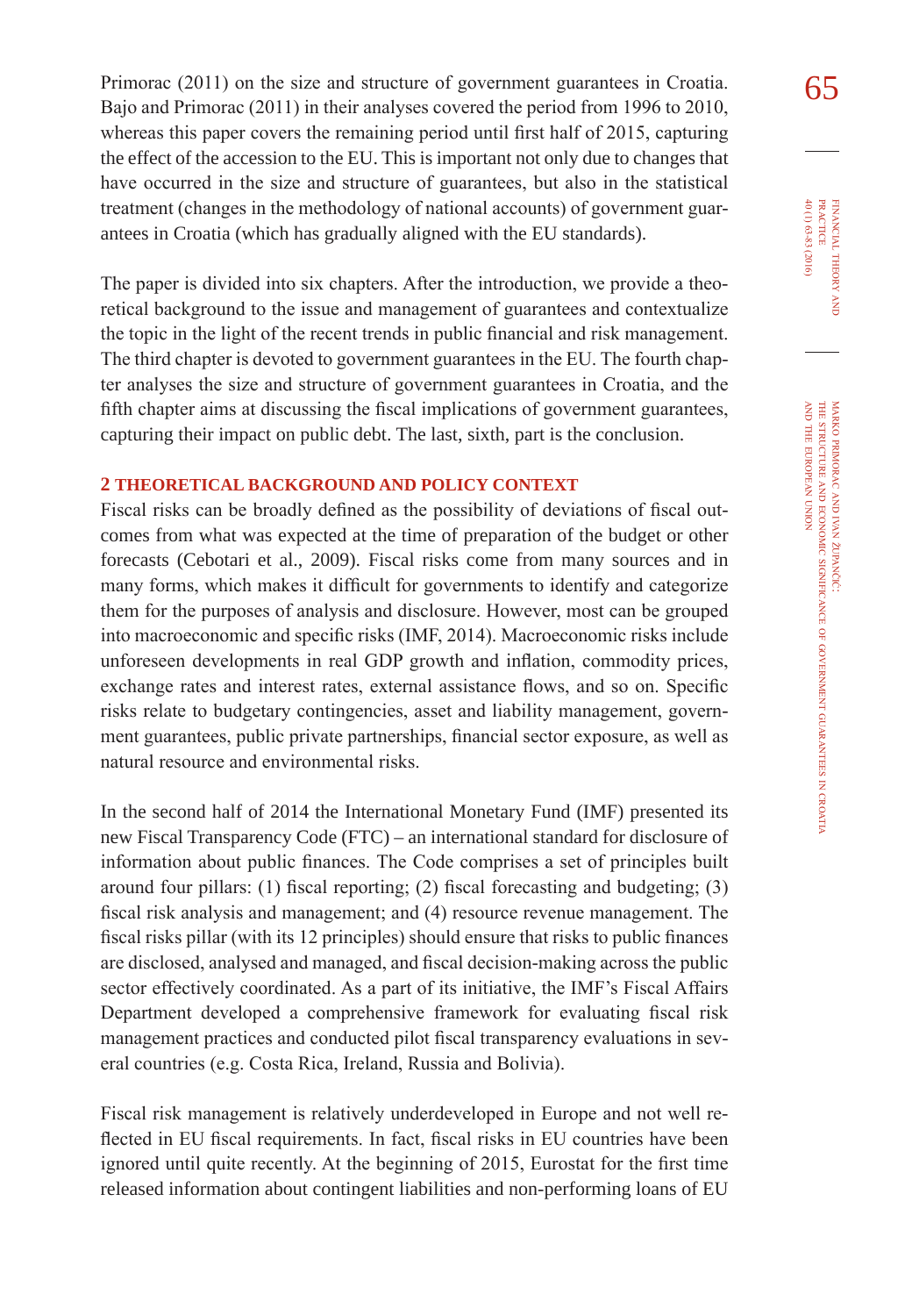66 member states (Eurostat, 2015). The data were collected as part of the Enhanced Economic Governance Package (the "six-pack", Council Directive 2011/85/EU). In this classification, contingent liabilities include guarantees, liabilities related to public-private partnerships recorded off-balance sheet, and liabilities of companies that are controlled by the state, but classified outside the general government (public corporations). However, the detailed structure of those liabilities, as well as the probability of their occurrence remains unknown.

> Government guarantees are part of contingent but *explicit* government liabilities, by which the guarantor (the government) undertakes to a lender that if a borrower defaults, the guarantor will make good the loss the lender would otherwise suffer (Bajo and Primorac, 2015). In case the guarantees are called (e.g. due to the occurrence of an "insured" event) the government takes on full responsibility for liabilities covered by the guarantee. International public sector accounting standards define a contingent liability as: (1) a possible obligation that arises from past events and whose existence will be confirmed only by the occurrence or non-occurrence of one or more uncertain future events not wholly within the control of the entity; or (2) a present obligation that arises from past events but is not recognized because: (a) it is not probable that an outflow of resources embodying economic benefits or service potential will be required to settle the obligation; or (b) the amount of the obligation cannot be measured with sufficient reliability (International Federation of Accountants, 2013: International Public Sector Accounting Standard 19). The most frequent examples of government guarantees include those for liabilities incurred by lower levels of government and public enterprises, development banks and guarantee agencies, public-private partnership projects and other forms of cooperation between the government and the private sector (Bajo and Primorac, 2011).

> Although government guarantees might be convenient in terms of reaching the desired outcome (supporting beneficiaries) without incurring expenditure, this is at the same time the most dangerous disadvantage of guarantees. Potential obligations from government guarantees are not budgeted and accounted for, nor are they considered in conventional fiscal analysis (Polackova, 1999). They can be used as a means to bypass the government's fiscal constraints on central and local government borrowing, which is why they can produce a hidden and adverse effect on fiscal policy (Bajo and Primorac, 2011). Guarantees can often have potentially significant fiscal consequences. This is clearly the case where countries have issued guarantees extensively, as happened in many countries in transition that sought to shift the costs of structural reforms to the future through guarantees (Ter-Minassian, 2005).

> Managing fiscal risk at the national level is particularly important in the European Union as a way of maintaining fiscal and general economic stability. However, very few member states have the institutional frameworks and capacities to effectively control and manage contingent liabilities (Polackova and Brixi, 2004). For instance, fiscal costs can be significant in federal countries where there is an assumption that the central government will bail out sub-national governments that get into financial difficulties, as well as in transition countries where governments are generally ex-

financial

FINANCIAL THEORY<br>PRACTICE 40 (1) 63-83 (2016)

40 (1) 63-83 (2016) practice

theory

z croatia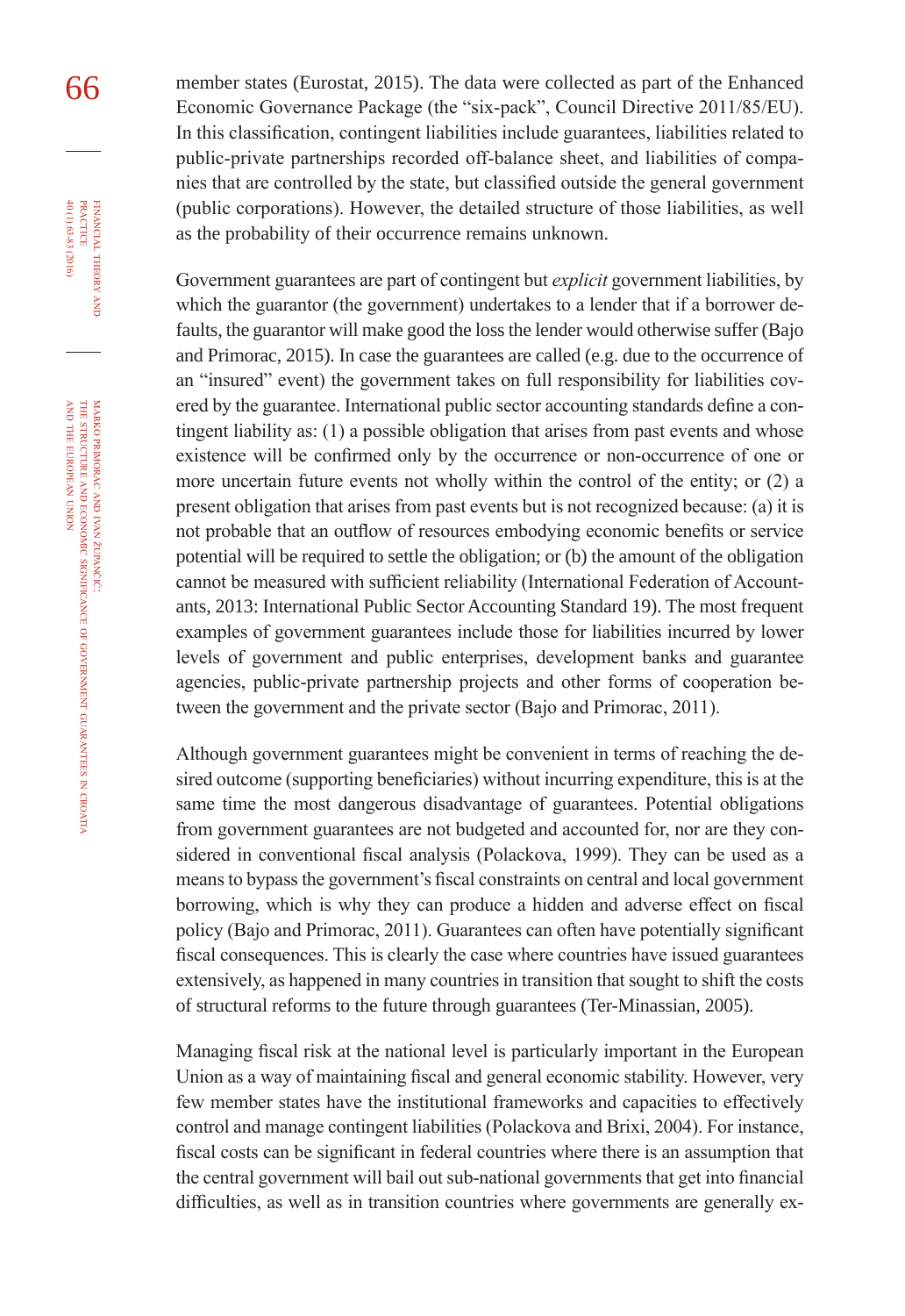pected to stand behind privatised firms and financial institutions once they get ex- $\overline{67}$ posed to competition (Ter-Minassian, 2005). In the EU context, new member states have been perhaps most prone to the accumulation of contingent liabilities and related fiscal risk (Polackova and Brixi, 2004). A further concern is that the fiscal costs of guarantees and other contingent liabilities are often exposed precisely during crises (Ter-Minassian, 2005). One way to reduce the risk of such surprises and improve the measurement and budgeting of guarantees is to promote transparency about fiscal risks and their potential costs (Thobani, 1999; Ter-Minassian, 2005).

#### **3 GoVeRnMent GUaRantees In tHe eU**

According to the EU law, contingent liabilities are not included in the scope of the general government debt.<sup>1</sup> The value and structure of government guarantees for most EU countries have been publicly available for some time. However, data on other contingent liabilities of EU member states were first made publicly available in January 2015. This was the outcome of a process that started in November 2011, when the European Parliament and the Council adopted an Enhanced Economic Governance package – the so-called "six pack", which required collection and publication of relevant information on contingent liabilities of all general government sub-sectors with a potentially large impact on the state budget, including guarantees, non-performing loans and liabilities of public enterprises. The new questionnaire ("Supplement on contingent liabilities and potential obligations to the excessive deficit procedure related questionnaire") was added to an existing group of questionnaires on the excessive deficit procedure. Thus, national statistical offices submit data from the new questionnaire annually (by December 31) for the previous year, including data on standardised and one-off guarantees, off-balance sheet public-private partnerships and non-performing loans (Eurostat, 2014).

*Standardised guarantees* are typically issued in large numbers, each usually backing a small loan (e.g. export credits and guarantees for student loans). They are issued for the benefit of financial institutions granting loans under specific lending programmes approved by national authorities. *One-off guarantees* are awarded on a case-by-case basis, usually for individual high-value contracts (e.g. big infrastructure projects, guarantees for loans of public enterprises). These guarantees are typically subject to close monitoring, because they could potentially provide unfair competitive advantage to the particular firms whose loans are guaranteed. Therefore, the issuance of such guarantees is monitored by EU competition authorities or even the WTO.

Data on guarantees in the EU do not include those issued under the Framework Agreement of the European Financial Stability Facility<sup>2</sup>, derivative-type guaran40 (1) 63-83 (2016)

<sup>&</sup>lt;sup>1</sup> See Council Regulation (EC) No 479/2009 on the application of the Protocol on the excessive deficit procedure annexed to the Treaty establishing the European Community.

<sup>2</sup> The European Financial Stability Facility (EFSF) is a company agreed to by the countries that share the euro in 2010 and incorporated in Luxembourg. The EFSF's objective is to preserve financial stability of Europe's monetary union by providing temporary financial assistance to euro area member states if needed. The assistance is financed by the EFSF through the issuance of bonds and other debt instruments backed by guarantees given by the euro area member states in accordance with their share in the paid-up capital of the European Central Bank (for more information see: [http://www.efsf.europa.eu/about/index.htm\)](http://www.efsf.europa.eu/about/index.htm).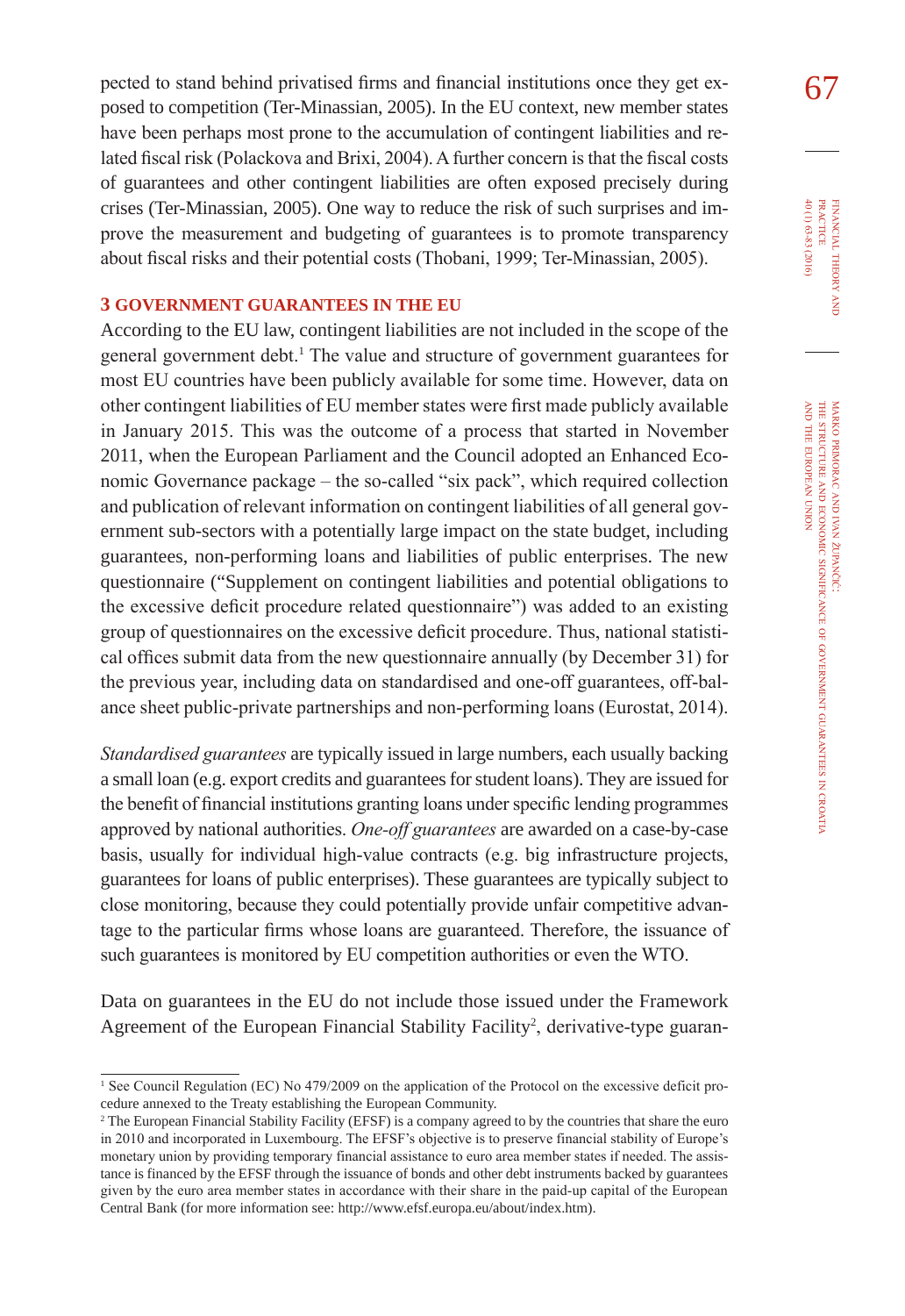68 tees (e.g. credit default swaps)<sup>3</sup>, deposit insurance guarantees and comparable<br>schemes and government guarantees issued for natural disasters (earthquakes) schemes and government guarantees issued for natural disasters (earthquakes, large scale flooding), the occurrence of which is very difficult to cover via commercial insurance (Eurostat, 2015).

> The global financial crisis has had a significant effect on the accumulation of government guarantees in EU countries. Since the consequences of the crisis were most severe in the financial sector, governments have often called for state intervention in order to safeguard the collapsing financial systems. Therefore, a significant amount of government guarantees arose in the past due to securities issued under liquidity schemes (e.g. in Greece and the United Kingdom). Some member states even created special purpose vehicles to tackle the emerging problems faced by the financial sector. In Denmark – a state guarantee was issued to cover losses in Roskilde Bank, in Ireland – a special purpose vehicle related to the National Asset Management Agency (NAMA), in Spain – Sociedad de Gestión de Activos procedentes de la Reestructuración Bancaria (SAREB), in France – Societé de Financement de l'Economie Française (SFEF), and in Austria – guarantees were issued for the activities of Clearingbank (Eurostat, 2014b). However, countries have also issued guarantees to support other sectors and causes. For example, Finland has used government guarantees to promote its exports (particularly to United States and Germany), as well as for domestic operations of SMEs through Finnvera (a state-owned financing company that is the official export credit agency for Finland). Guarantees were also issued for the long-term loans of Finavia – a state-owned corporation responsible for maintaining and developing its 25 airports and Finland's air navigation system. In general, the structure and intensity of issuing guarantees in EU countries depend on national particularities including the strategic objectives, the structure of the economy (dominant economic sectors and those of strategic importance), state ownership and many other factors.

> In 2013, guarantees as a share of GDP were highest in Austria (35%), followed by Ireland, Finland, Spain, Germany and Slovenia, whereas the lowest shares were recorded in the new member states from Central and Eastern Europe (Slovakia, Bulgaria, the Baltic States, the Czech Republic, Romania) but also in Greece (figure 1). The Croatian government had issued guarantees amounting to 7.25% of GDP, which is lower than the EU average of 10.5%. However, the average is a biased statistic given the wide dispersion of data: in terms of the median, which is a more accurate measure of the central tendency of data in this sample, Croatia was positioned just slightly below the median observation, which was 7.9%.

financial

FINANCIAL THEORY<br>PRACTICE 40 (1) 63-83 (2016)

40 (1) 63-83 (2016) practice

<sup>&</sup>lt;sup>3</sup> Derivative-type guarantees are those that are actively traded on financial markets and fall under the usual treatment of derivatives, which do not require specific provisions for government transactions in the EU markets. The derivative is based on the risk of default and generally not actually linked to an individual loan or bond (Eurostat, 2013).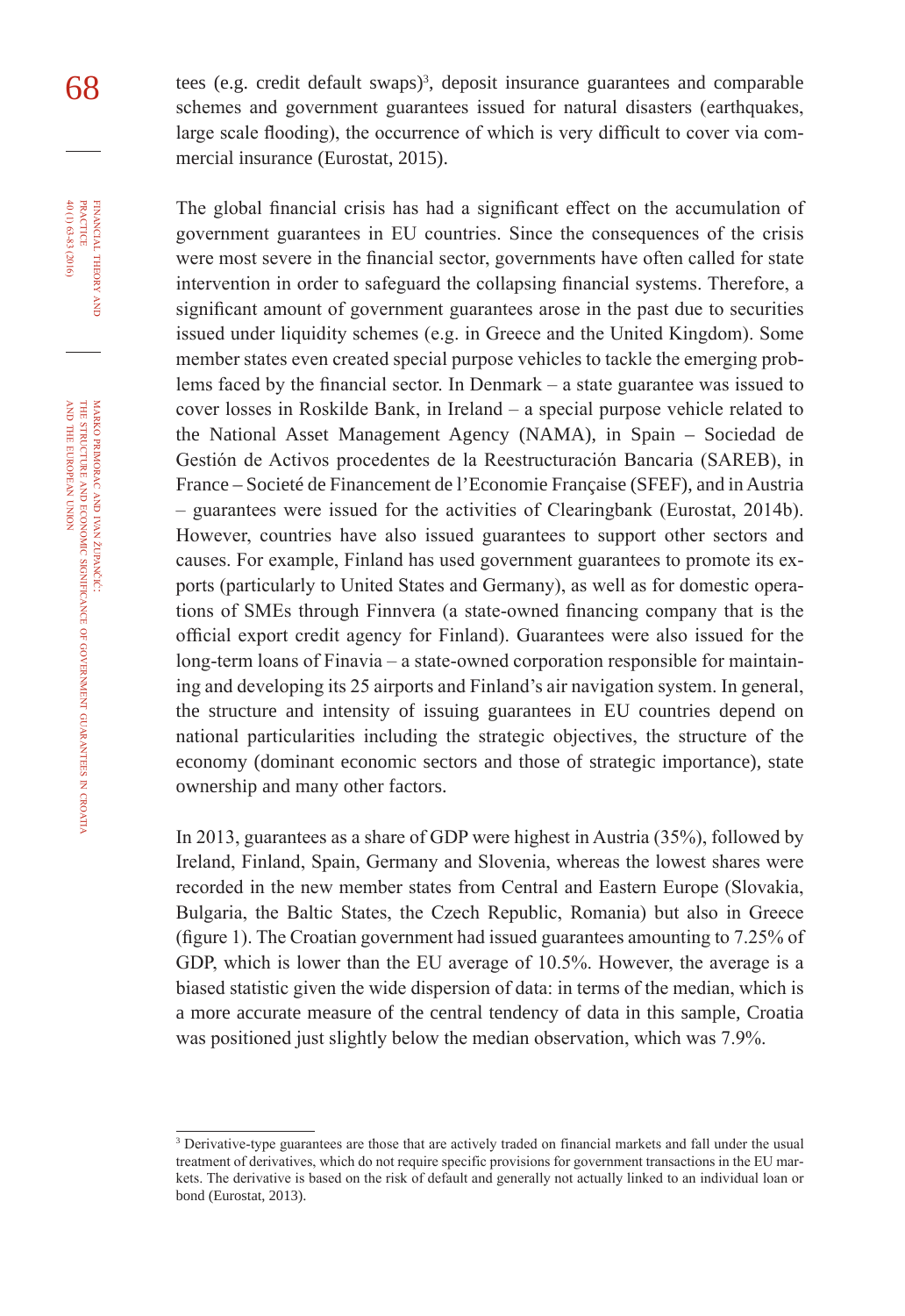

*Source: Eurostat.*



*The increase in the amount of guarantees of EU countries from 2010 to 2013 (% of GDP)*



*Source: Eurostat.*

It is quite surprising that the old EU members in general have higher relative amounts of guarantees than the new members. The old members tend to take a leading role in promoting transparency, accountability and implementing good practices in public financial management. Nonetheless, they seem to use off-balance sheet liabilities more frequently than the new members, which are still in different phases of transition and would therefore be expected to rely more heavily on government guarantees. Whether the old EU members really have more experience in utilising the benefits of guarantees or some other factors have determined their particularly high exposure to guarantees remains an open question. One should however note that in several countries guarantees were issued within the framework of broader policies aimed at bailing out financial institutions

**FIGURE 1**<br> *General government guarantees of EU countries in 2013 (% of GDP)* 

40 (1) 63-83 (2016) 40 (1) 63-83 (2016) **PRACTICE** practice FINANCIAL THEORY financial theory

and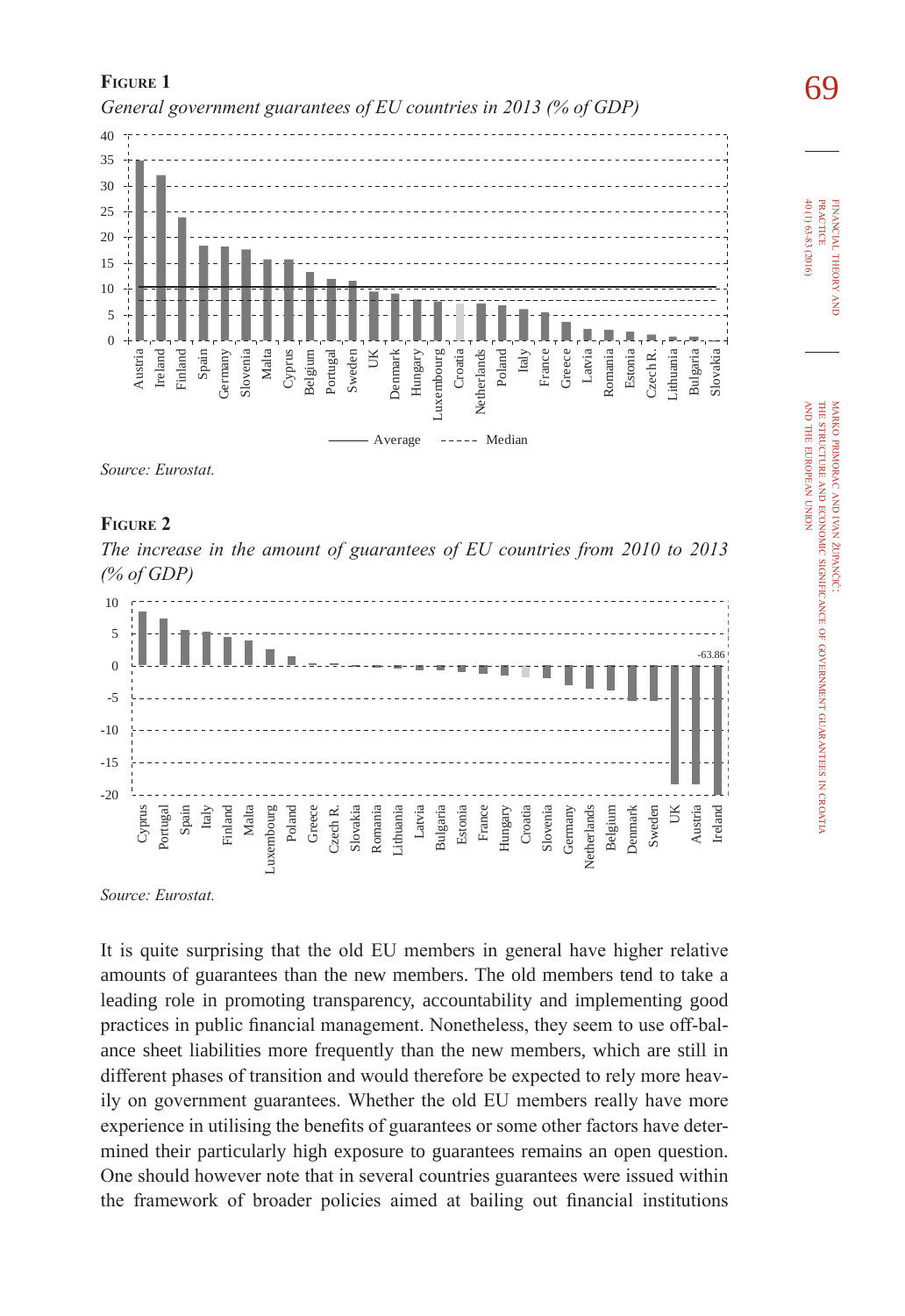70 affected by the crisis. Moreover, the coverage of guarantees is incomplete in most countries (Eurostat, 2015). In Croatia, for instance, data are not available for standardised guarantees and guarantees of the local government subsector.

> In any case, the recent crisis indubitably plays an important role in explaining how the size of government guarantees changed over time. Government guarantees in Cyprus, Portugal, Spain and Italy increased from 2010 to 2013 by more than 5% of GDP mainly due to new issues of guarantees provided to financial institutions. On the other hand, guarantees in the United Kingdom, Austria, and especially Ireland decreased significantly, mostly due to setting aside the rescue measures related to state interventions in the financial system during the crisis. In the United Kingdom, the guarantees issued under the liquidity schemes ceased to exist in 2013. Austrian Clearingbank, which served as an intermediary on the interbank market by borrowing funds (backed up by state guarantees) and lending to credit institutions and insurance undertakings, wound up in 2011. Irish NAMA was set up with the aim of addressing the problem of impaired assets in the banking system. Assets (primarily land and development loans) were transferred from banks to NAMA to strengthen their balance sheets and ensure that uncertainty over bad assets is reduced. In addition, the Eligible Liabilities Guarantee (ELG) scheme was introduced to provide the participating institutions (mainly systemically important and solvent credit institutions incorporated in Ireland) with access to medium-term state-guaranteed funding (with maturities of up to five years). Since the ELG scheme was abolished and the NAMA's task was to bring the balance sheet down to zero as soon as commercially practicable, government guarantees in Ireland decreased from 2010 to 2013 by almost 65% of GDP.

#### **Figure 3**



*Total general government debt (gross debt plus guarantees) of EU countries in 2013 (% of GDP)*

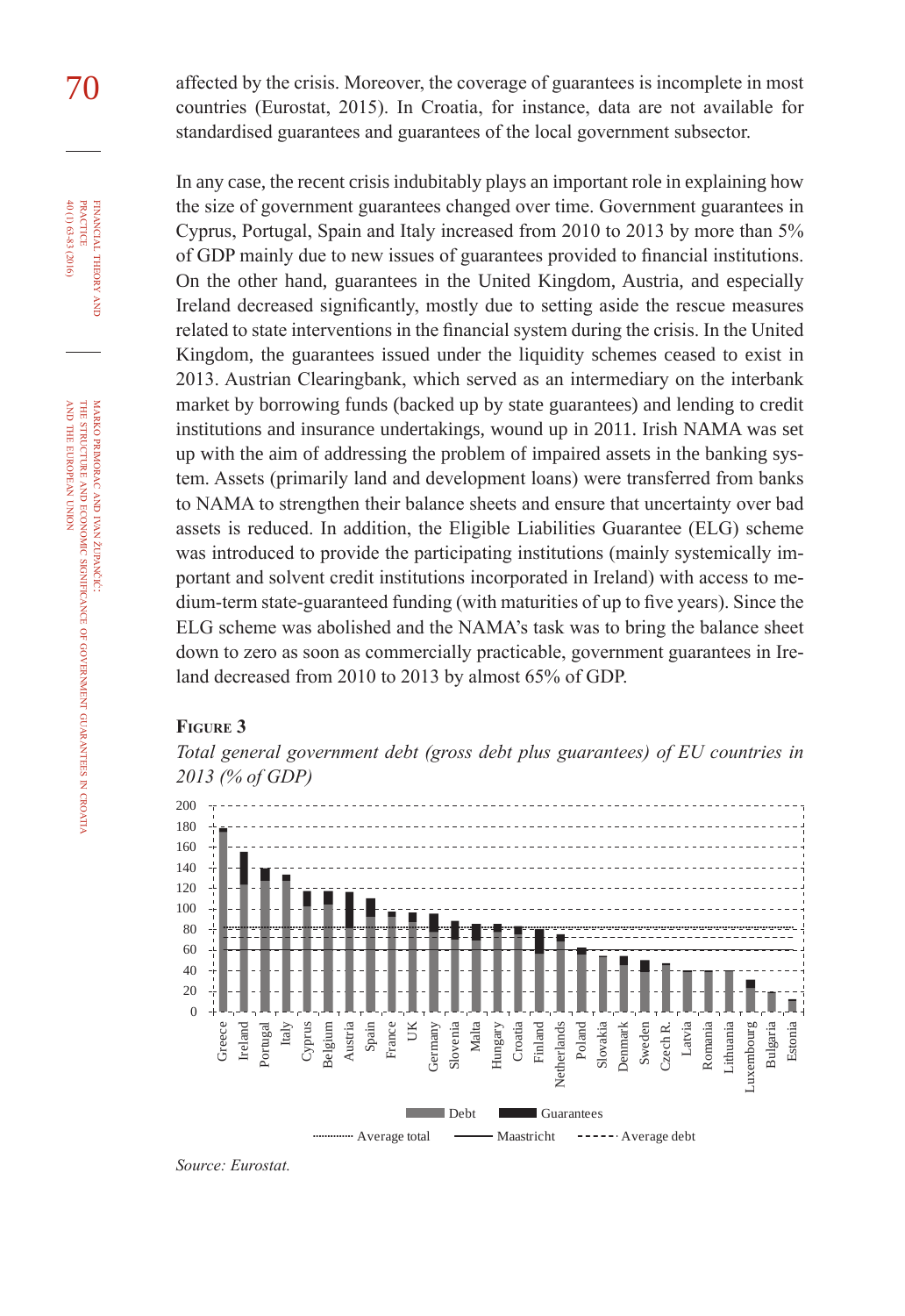To get a clear perspective on the significance of government guarantees in EU  $71$ countries, it is also useful to compare the size of government guarantees with the size of public debt. The share of general government debt in GDP in 2013 was lowest in Estonia (10%) and highest in Greece (175%) (figure 3). The debt/ GDP ratio in Croatia was 76%, which was above the EU average of 72%. With government guarantees included, the overall picture of relatively high public sector indebtedness does not change much: in addition to Greece, Ireland, Portugal, Italy Cyprus and Belgium, two more countries – Austria and Spain – would have a total government debt exceeding 100% of GDP, and three more – France, the United Kingdom and Germany – would be close to that benchmark. Only 10 out of 28 countries would satisfy the 60% benchmark Maastricht criterion, as against the 12 when government guarantees are not included in public debt.

#### **4 sIze anD stRUctURe of GoVeRnMent GUaRantees In cRoatIa**

The Croatian Government and Ministry of Finance have been issuing financial guarantees since 1995 and performance guarantees since 1998 (Bajo et al., 2011). With financial guarantees, the government warrants that an original debtor's financial liabilities will be settled if the debtor is unable to settle them fully and on time. Performance guarantees are issued against a pledge of movable property to guarantee the fulfilment of a contract to deliver/return goods or services. Figure 4 shows the amounts of financial and performance guarantees issued in the period from 2009 to the first half of 2015.

#### **Figure 4**

*Financial and performance guarantees issued from 2009 to first half of 2015 (in billion HRK)*



*Source: Authors based on Ministry of Finance (2009, 2010, 2011, 2012, 2013, 2014a and 2015a).*

The total amount of guarantees issued ranged from HRK 5.6bn in 2012 to HRK 12.6bn in 2014. Financial guarantees are prevalent in the reported period, whereas a significant amount of performance guarantees appears only in the first half of 2015 and relates to the shipbuilding sector, which – after a while – again seems to have become a significant (if not the dominant) beneficiary of government guarantees.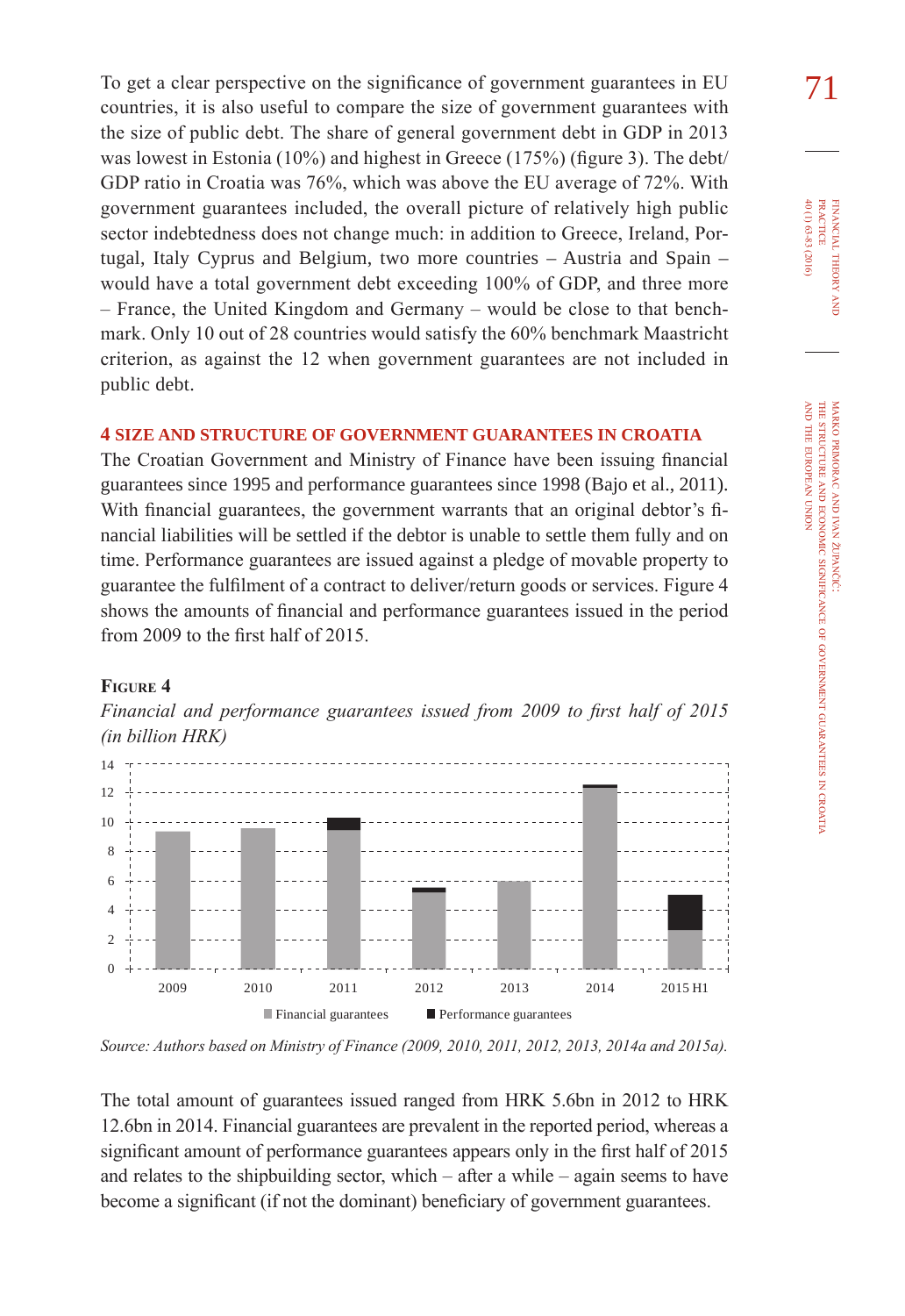72 The Law on the Execution of Government Budget, which is passed for each year, stipulates the annual value of the new government guarantees (planned), as well as conditions of their issuance. Figure 5 shows a comparison of planned and issued guarantees: the amount of financial guarantees actually issued exceeded the limit set forth by the budget law through the entire period. This is because guarantees issued pursuant to the decisions of the Parliament, which account for a large share of the total, are not counted towards the annual limit in the budget law (Bajo and Petrušić, 2014). In 2012 and 2013, this gap was somewhat smaller because the Parliament was less active in issuing guarantees, so the limit set out by the budget law was largely adhered to. However, the trend reversed in 2014, when the amount of guarantees issued was more than double the maximum amount of guarantees prescribed in the budget law.

#### **Figure 5**

*Planned and issued financial guarantees from 2009 to the first half of 2015 (in billion HRK)*



*Source: Authors based on Ministry of Finance (2009, 2010, 2011, 2012, 2013, 2014a and 2015a).*

#### **Figure 6**

*Domestic and foreign financial guarantees issued from 2009 to the first half of 2015 (in billion HRK)*



*Source: Authors based on Ministry of Finance (2009, 2010, 2011, 2012, 2013, 2014a and 2015a).*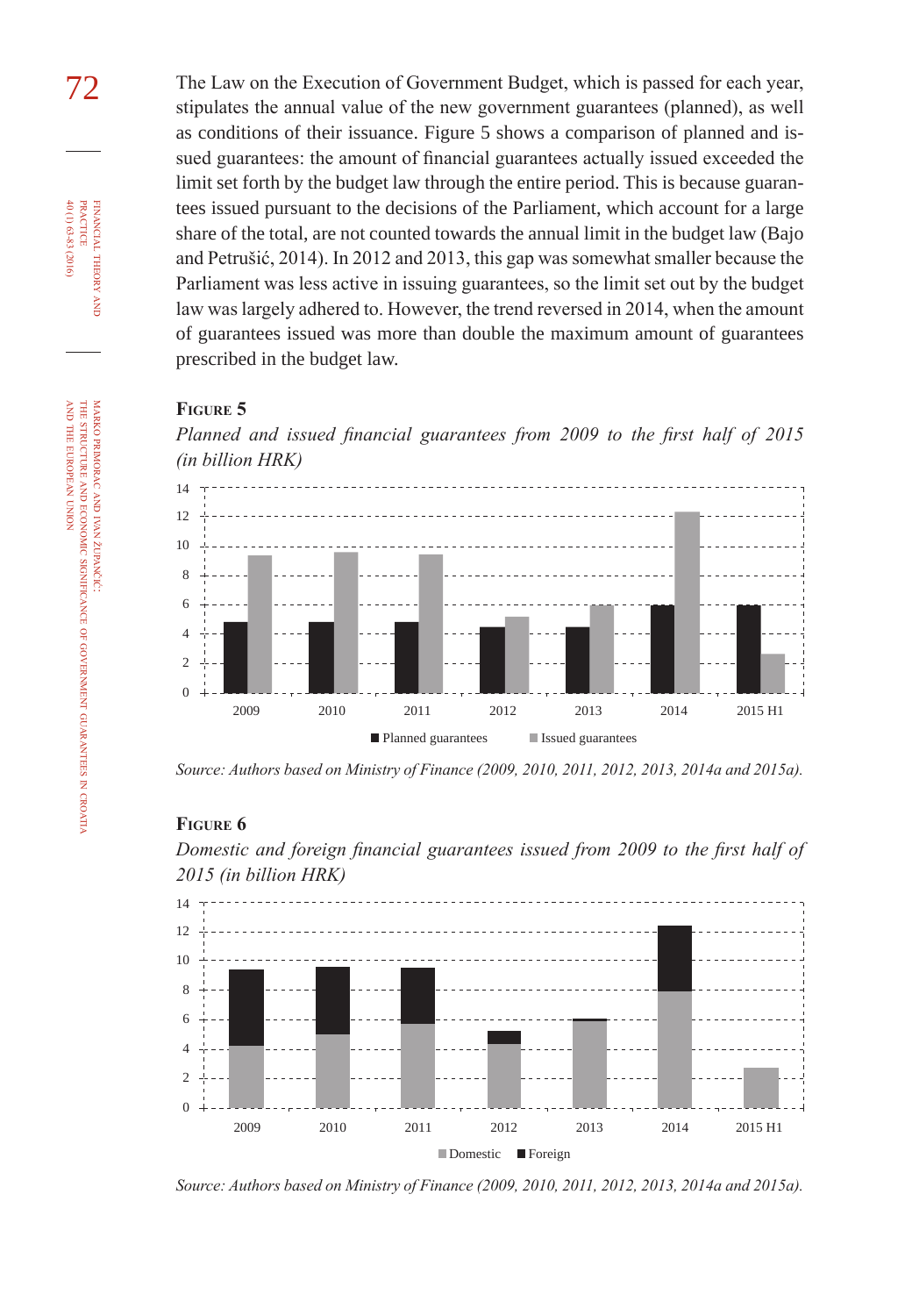Several other breakdowns provide interesting information on the structure of gov-<br>
73 ernment guarantees and how it has evolved over time.

Among financial guarantees there has been a steady increase in the share of guarantees on loans provided by domestic financial institutions (figure 6). In 2013, the share of such guarantees reached 98% of the total. However, this increase did not reflect greater reliance of public enterprises on borrowings from domestic banks, but rather a sharp fall in foreign bank lending and, as a result, guarantees on such loans. This trend reversed in 2014, with HRK 4.5bn of guarantees issued for the loans that Croatian Highways took from foreign financial institutions.

Most of the guarantees back bank loans denominated in euros (figure 7). Guarantees for bank loans denominated in HRK increased steadily between 2009 and 2014, but disappeared in the first half of 2015.

#### **Figure 7**

*Currency structure of financial guarantees issued from 2009 to the first half of 2015 (in billion HRK)*



*Source: Authors based on Ministry of Finance (2009, 2010, 2011, 2012, 2013, 2014a and 2015a).*

Most of the government guarantees back loans provided by domestic commercial banks (figure 8). The share of financial guarantees backing up loans provided by foreign financial institutions decreased significantly between 2010 and 2013, but jumped in 2014 to the highest level ever. This reflected mainly the guarantee for the Deutsche Bank London loan to Croatian Highways to refinance existing loans. In 2009-11, some guarantees were also issued to back up the loans provided by EBRD, IBRD and EIB for infrastructure projects (highways, roads and ports); and in 2014 for a HRK 0.8bn loan provided by the Croatian Bank for Reconstruction and Development (CBRD) to Croatian Railways Passenger Transport for the purchase of trains.

Turning to sectoral breakdown, between 2009 and 2013 financial guarantees were mostly issued for the transport and manufacturing sectors (figure 9). Within the transport sector, most guarantees were issued for loans granted to Croatian Roads,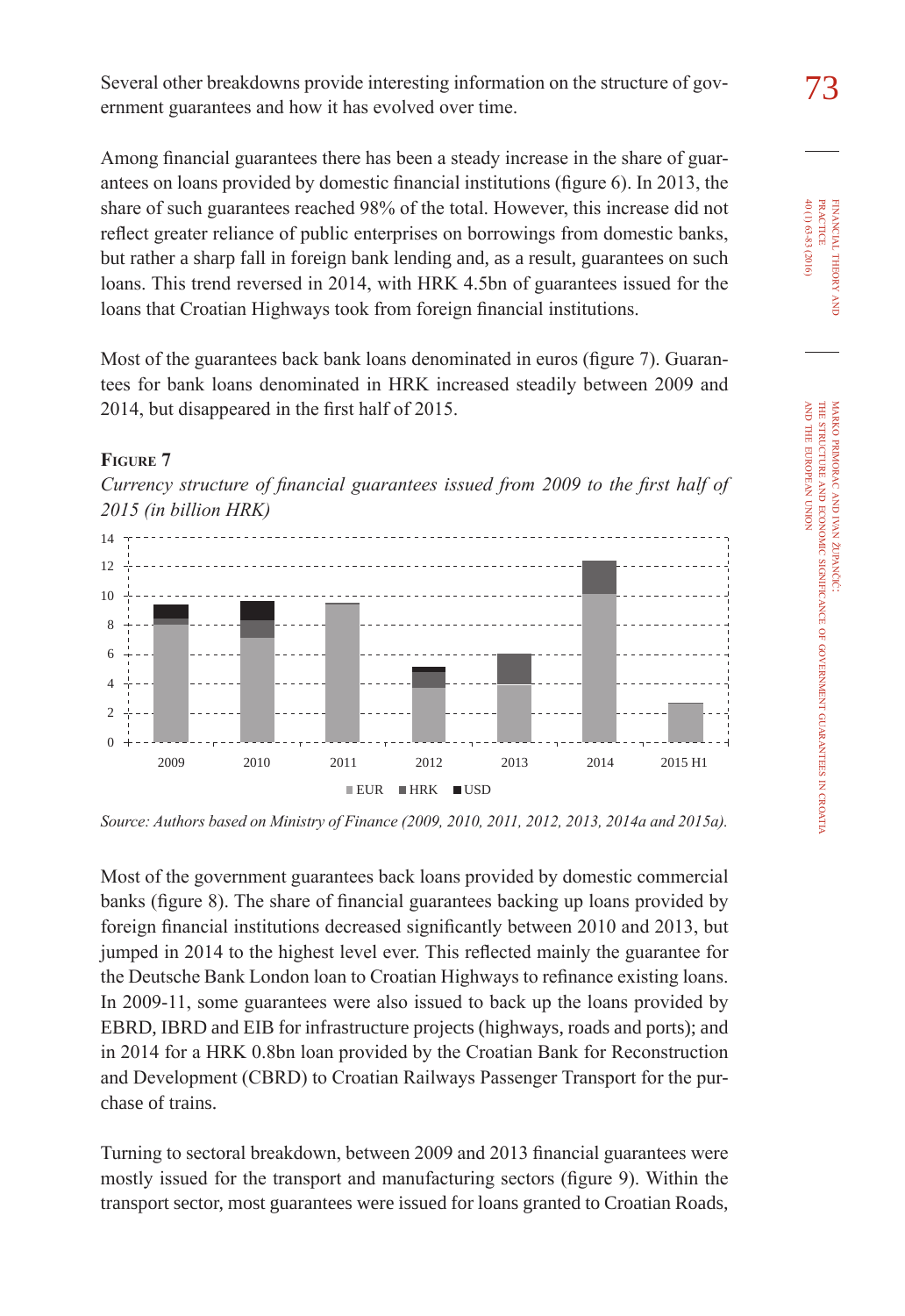74 Croatian Highways, Croatian Railways, and port authorities in Rijeka, Split and Zadar. In 2009 and 2010, a large part of financial guarantees was issued to firms in the manufacturing sector, more specifically to shipbuilders.<sup>4</sup> As shipyards were restructured and privatised in 2011 the government no longer had to issue guarantees for their loans. However, financial difficulties of highway companies intensified, so almost all guarantees issued since 2011 have backed up loans to the transportation sector. In sum, government guarantees before 2010 were used almost exclusively for propping up the loss-making shipbuilding industry, and since 2011 the loss-making highway companies.

#### **Figure 8**

*The structure of financial guarantees issued by type of creditor from 2009 to first half of 2015 (in billion HRK)*



*Source: Authors based on Ministry of Finance (2009, 2010, 2011, 2012, 2013, 2014a and 2015a).*

#### **Figure 9**

*Structure of the value of financial guarantees issued by sectors from 2009 to the first half of 2015 (in billion HRK)*



*Source: Authors based on Ministry of Finance (2009, 2010, 2011, 2012, 2013, 2014a and 2015a).*

financial

FINANCIAL THEORY PRACTICE 40 (1) 63-83 (2016)

40 (1) 63-83 (2016) practice

theory and

government

guarantees

z croatia

<sup>4</sup> For a detailed discussion on fiscal risks emerging from guarantees issued to the shipbuilding sector, see Bajo and Primorac (2011a).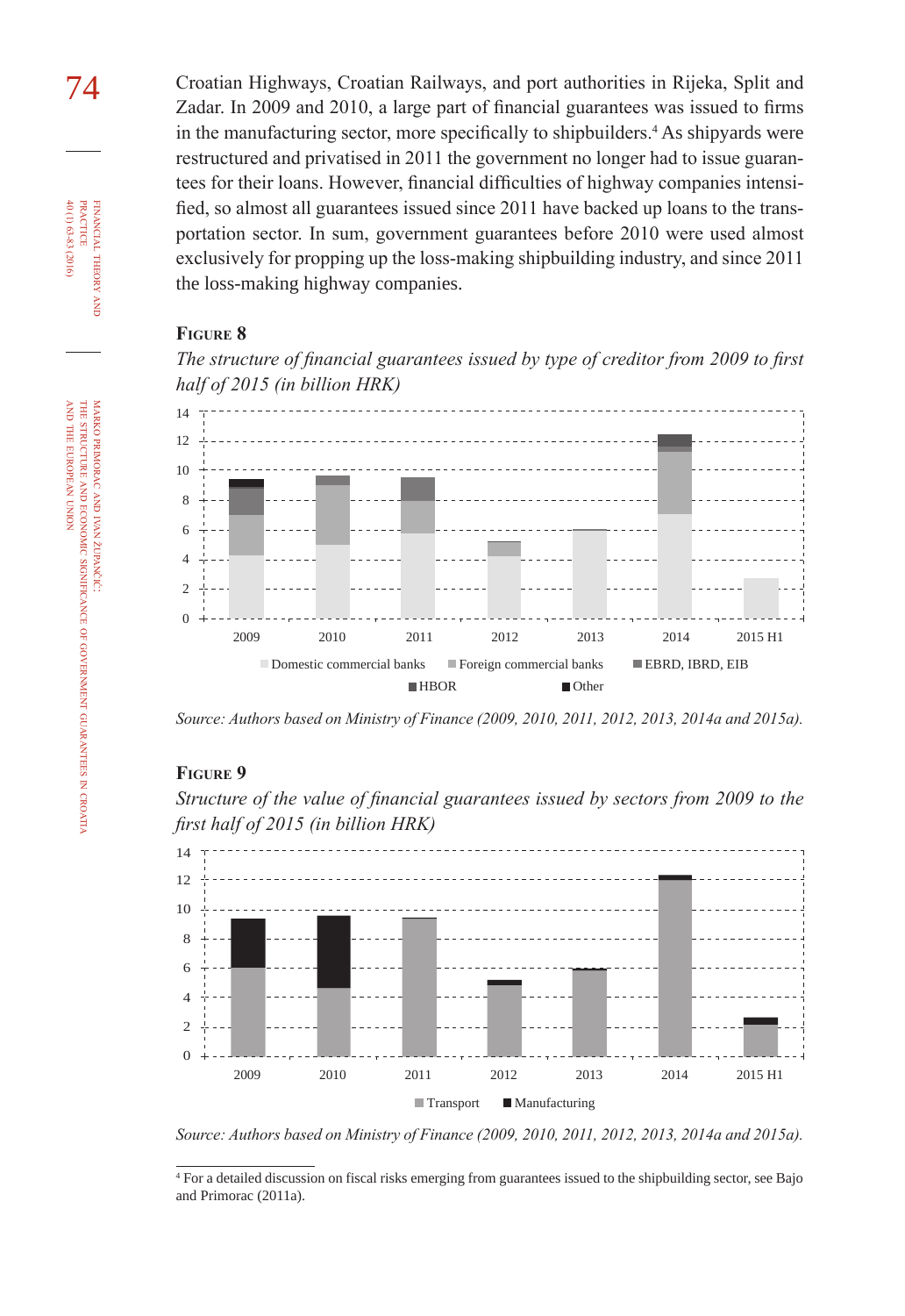75 **5 fIscal IMPlIcatIons of GoVeRnMent GUaRantees** If guarantees are called on, they become direct government debt. A portion of loans for which guarantees are called on has to be repaid by the government. The Government and the Ministry of Finance normally attempt to recover part of the amount they had to pay for defaulted loans from guarantee reserves. Unfortunately, the amounts recovered and transferred to the budget are low, as the original debtors typically have longstanding financial difficulties and are not able to meet their obligations.

The majority of guarantees were called in 2009, 2010 and 2011, primarily in the shipbuilding sector (in 2009 by as much as HRK 1.9bn), but also in the transport sector, tourism and agriculture. In 2012, the amount of called guarantees decreased by 65.4%, primarily due to the fact that the payments for the liabilities of shipyards were, as of March 2012, recorded under expenses for the repayment of the principal and interest – and not as withdrawals from the guarantee reserves. This change was caused by the administrative manoeuvre by which the Government in 2011 converted the shipyards' contingent liabilities – totalling HRK 11.3bn – into explicit public debt (Bajo and Primorac, 2011a).

#### **Figure 10**

*Called financial guarantees by sector from 2009 to the first half of 2015 (in billion HRK)*



*Source: Authors based on Ministry of Finance (2009, 2010, 2011, 2012, 2013, 2014a and 2015a).*

In 2009 and 2010, the total amount of called financial guarantees was far greater than returns to the government budget. The original debtors, based on direct deposit or otherwise, repaid only 1% of the total amount of guarantees called in those years. However, the situation improved in 2011. In addition to direct payments to the budget of only HRK 26m, the state also collected claims for paid guarantees by acquiring company shares worth HRK 257m and assets worth HRK 25m.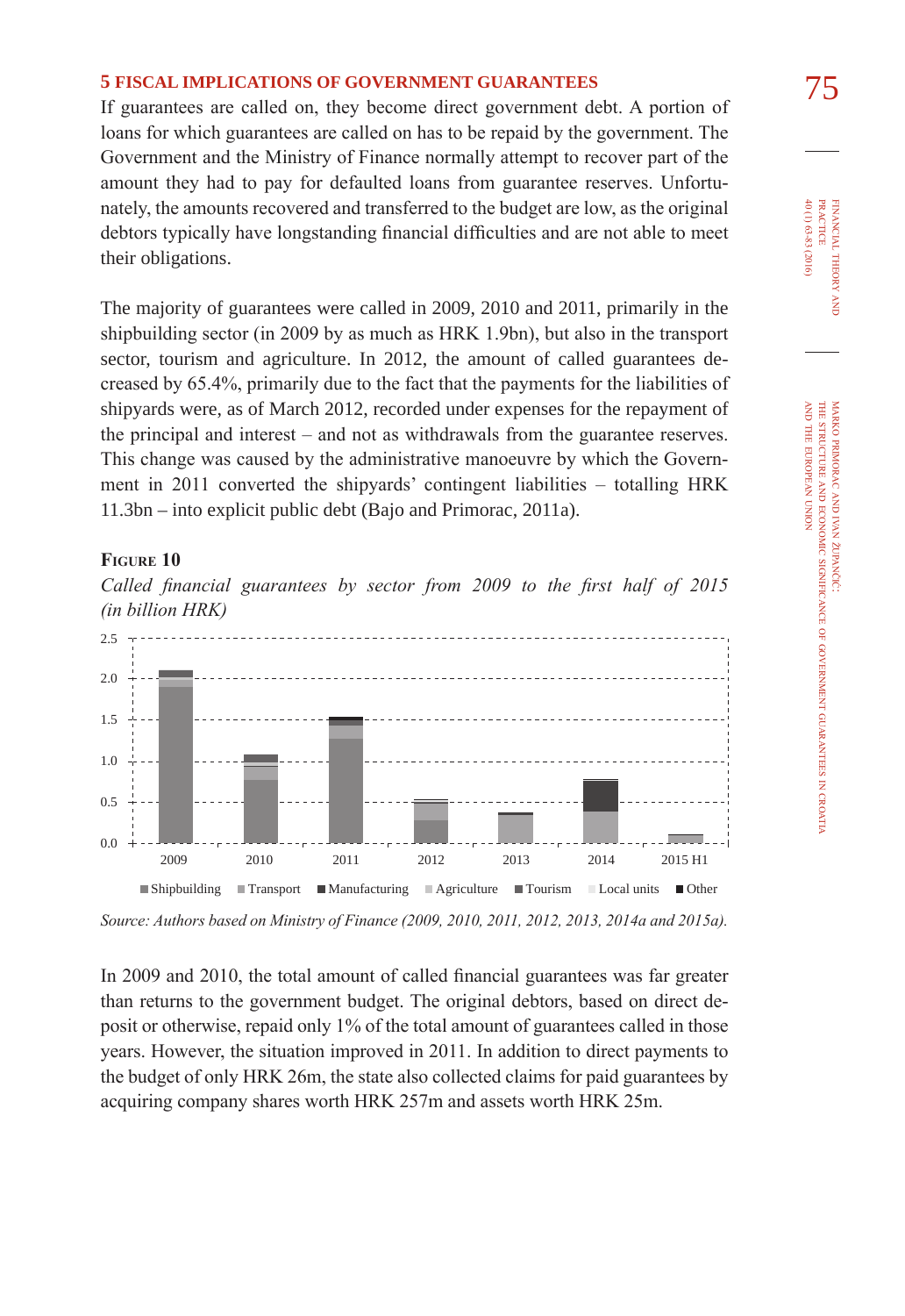

*Source: Authors based on Ministry of Finance (2009, 2010, 2011, 2012, 2013, 2014a and 2015a).*

Since 2012, things have drastically changed. Recovery related to guarantees called in 2012 was nearly double the total amount of guarantees called in that year. This is a direct result of the transformation of claims based on called guarantees issued to Croatia Airlines into shares amounting to almost HRK 900m and the acquisition of the debtor's real estate worth HRK 3m. In the same way the government acquired shares in Croatian Railways Cargo – in the first half of 2015 – amounting to HRK 454m. This is *de facto* hidden financing through increasing the shareholders' equity, although the Republic of Croatia is already the only shareholder (holding 100% of the equity). Therefore, there is not much economic reason behind these operations – they are, in effect, state subsidies with a delayed effect and a different accounting treatment.

#### **Table 1**

*Guarantee reserves and called financial guarantees from 2009 to first half of 2015*

| Year    | <b>Guarantee</b><br>reserves | <b>Called</b><br>guarantees | <b>Potential</b><br>maturity | Reserves/<br><b>Maturity</b> | Reserves/<br><b>Called</b> | Called/<br><b>Maturity</b> |
|---------|------------------------------|-----------------------------|------------------------------|------------------------------|----------------------------|----------------------------|
|         | (HRK bn)                     | (HRK bn)                    | (HRK bn)                     | $\frac{6}{6}$                | $($ %)                     | $(\%)$                     |
| 2009    | 0.7                          | 2.1                         | 3.8                          | 18                           | 32                         | 56                         |
| 2010    | 1.0                          | 1.1                         | 3.2                          | 31                           | 91                         | 34                         |
| 2011    | 1.0                          | 1.5                         | 7.7                          | 13                           | 65                         | 20                         |
| 2012    | 1.0                          | 0.5                         | 5.1                          | 20                           | 187                        | 10                         |
| 2013    | 0.5                          | 0.4                         | 4.3                          | 11                           | 121                        | 9                          |
| 2014    | 0.8                          | 0.8                         | 5.6                          | 15                           | 106                        | 14                         |
| 2015 H1 | 0.5                          | 0.1                         | 4.5                          | 12                           | 464                        | 3                          |

*Source: Authors based on Ministry of Finance (2009, 2010, 2011, 2012, 2013, 2014a and 2015a).*

Between 2009 and 2011 the guarantee reserve funds were not sufficient to cover the guarantees called – additional funds had to be provided from alternative sources. In the remainder of the observed period, there was an excess of guarantee reserve. This is mainly due to changes in the record-keeping of shipyards' debt

financial

40 (1) 63-83 (2016) practice

40 (1) 63-83 (2016) **PRACTICE** FINANCIAL THEORY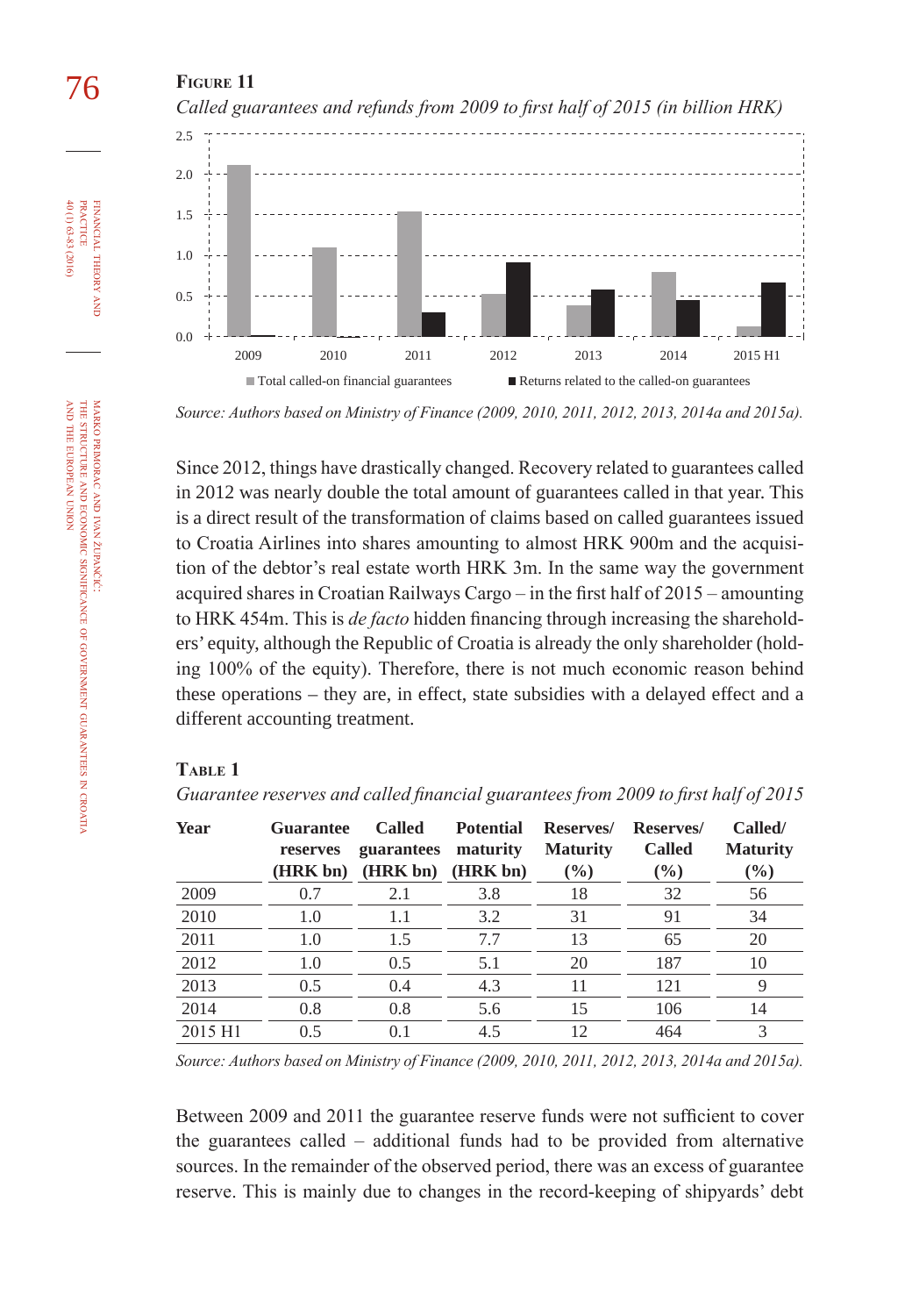secured by government guarantees in 2011. Throughout the period, guarantee re-  $\frac{77}{10}$ serves covered less than 20% of outstanding guarantees (with the exception of 2010 – 31%). The ratio of called and outstanding guarantees gradually decreased from as much as 56% in 2009 to only 3% in the first half of 2015, which is also largely a result of the change in the national statistics and record-keeping.

#### **Figure 12**





*Source: Authors based on Ministry of Finance (2009, 2010, 2011, 2012, 2013, 2014a and 2015a).*

The beneficiaries of government guarantees have created obligations for the repayment of debts and interest until as far as 2037. The amount and maturities of financial guarantees vary. In 2015 and 2016 approximately HRK 8bn of loans backed up by government guarantees will become due. From 2017 to 2019, and also in 2022, the state budget will be under significant pressure from potential "activation" of issued financial guarantees and their conversion into direct public debt.

The uncertainty created by government guarantees is a significant source of risks from the debt sustainability perspective. If the extent of guarantees called surpasses the expected level, it could undermine the sustainability of the debt, increase the likelihood of fiscal problems, and ultimately lead to a crisis (IMF, 2005).

Although often misinterpreted in the public, an increase in the value of Croatian public debt in the last couple of years cannot be attributed solely to the increase of government net-borrowing, but also to a "statistical increase" due to changes in the methodological frameworks for debt statistics. These changes mostly relate to the increase of the scope of public debt by increasing the scope of the general government. The methodological frameworks mostly evolve so as to include institutions formally outside the general government in the scope of general government, if it is likely that general government will take on their liabilities. The inclusion of liabilities of such institutions in direct public debt decreases the amount of government guarantees granted to those institutions to avoid double inclusion of the same amount in the debt statistics (first as a direct and then also as an indirect liability).

financial

40 (1) 63-83 (2016) practice

40 (1) 63-83 (2016) **PRACTICE** FINANCIAL THEORY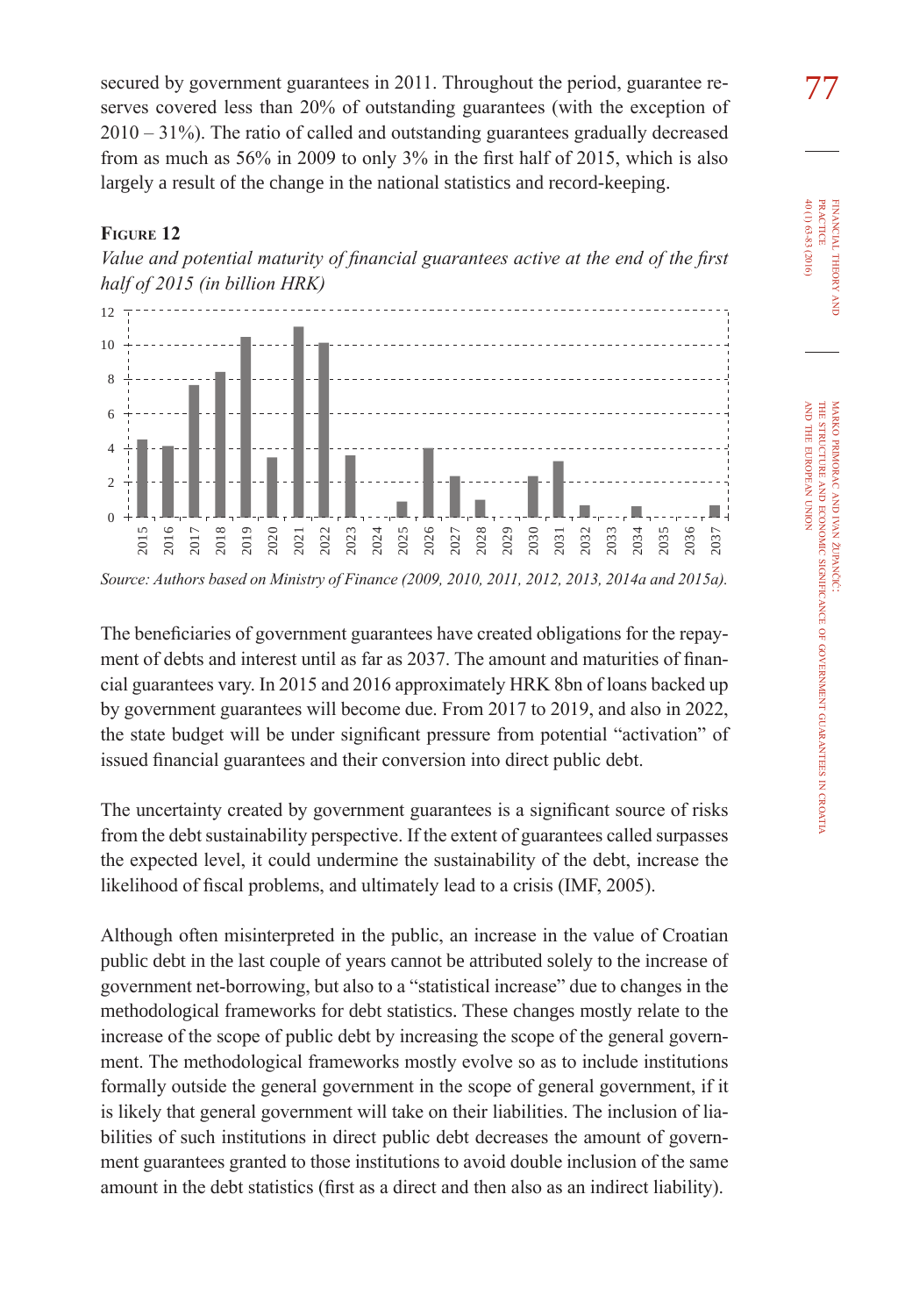78 From 2009 to 2013 the amount of debt to GDP in Croatia increased by 73%. However, the transition of methodological frameworks – from GFS (Government Finance Statistics) to ESA (European System of National and Regional Accounts) 95 and finally to ESA 2010 – created the public perception of the public debt to GDP ratio in 2013 as double the value of 2009 (76% of GDP in 2013 according to ESA 2010 related to 36% of GDP in 2009 according to GFS).

#### **Table 2**

*General government debt and government guarantees from 2009 to 2013, according to different methodologies (in billion HRK and % of GDP)*

|                                | 2009       |               | 2010       |                | 2011    |               | 2012       |               | 2013       |               |
|--------------------------------|------------|---------------|------------|----------------|---------|---------------|------------|---------------|------------|---------------|
| Methodology                    | Bn         | $\frac{0}{0}$ | Bn         | $\frac{0}{0}$  | Bn      | $\frac{0}{0}$ | Bn         | $\frac{0}{0}$ | <b>B</b> n | $\frac{0}{0}$ |
|                                | <b>HRK</b> | GDP           | <b>HRK</b> | GDP            | HRK     | GDP           | <b>HRK</b> | GDP           | <b>HRK</b> | <b>GDP</b>    |
| <b>BDP</b>                     | 331.0      | 100           | 328.0      | 100            | 332.6   | 100           | 330.5      | 100           | 330.1      | 100           |
| $(ESA 2010)^{c}$               |            |               |            |                |         |               |            |               |            |               |
| <b>General government debt</b> |            |               |            |                |         |               |            |               |            |               |
| GFS 2001 <sup>(a)</sup>        | 117.7      | 36            | 138.0      | 42             | 156.0   | 47            | 177.3      | 54            | n/a        | n/a           |
| $ESA 95^{(b)}$                 | 120.8      | 36            | 145.7      | 44             | 170.9   | 51            | 183.7      | 56            | 220.2      | 67            |
| ESA 2010 <sup>(c)</sup>        | 158.9      | 48            | 186.9      | 57             | 211.9   | 64            | 228.8      | 69            | 266.1      | 81            |
| ESA 2010-95                    | 38.1       | 12            | 41.2       | 13             | 41.0    | 12            | 45.1       | 14            | 45.9       | 14            |
| <b>Government guarantees</b>   |            |               |            |                |         |               |            |               |            |               |
| GFS 2001 <sup>(a)</sup>        | 50.9       | 15            | 59.4       | 18             | 59.9    | 18            | 55.1       | 17            | n/a        | n/a           |
| ESA 95 <sup>(b)</sup>          | 51.9       | 16            | 56.9       | 17             | 51.0    | 15            | 54.3       | 16            | 53.7       | 16            |
| ESA 2010 <sup>(c)</sup>        | 13.1       | 4             | 14.9       | $\overline{4}$ | 8.4     | $\mathcal{R}$ | 8.6        | 2             | 8.0        | 2             |
| ESA 2010-95                    | $-38.8$    | $-12$         | $-42.0$    | $-13$          | $-42.6$ | $-12$         | $-45.7$    | $-14$         | $-45.7$    | $-14$         |

*Sources: (a) MOF (2014), (b) CNB (2014), (c) CNB (2015), and MOF (2015).*

Since September 2014, all EU countries are obliged to apply the ESA 2010, which is the European version of the UN's methodological framework System of National Accounts (SNA 2008). Due to the new way of expressing certain parts of the national economy, the scope of economic sectors changed significantly. In addition to changes in the calculation of GDP, the changes are also reflected in the scope and size of the deficit and general government debt.

The primary reason for the change in the level of general government debt and government guarantees by switching from ESA 95 to ESA 2010 was the reclassification of the liabilities of Croatian Highways and Rijeka-Zagreb Highway, Croatian Railways Infrastructure, Croatian Radio and Television, together with the Croatian Bank for Reconstruction and Development, State Agency for Deposit Insurance and Bank Resolution and the Croatian Energy Market Operator into the consolidated central government sector (CBS, 2015). This retroactively increased the general government debt, and consequently reduced the amount of guarantees throughout the entire period. In 2013, the difference between the amount of guarantees according to the old (ESA 95) and the new (ESA 2010) methodology was almost HRK 46bn. In relative terms, the guarantees amounted to 16% of GDP

financial

FINANCIAL THEORY<br>PRACTICE 40 (1) 63-83 (2016)

40 (1) 63-83 (2016) practice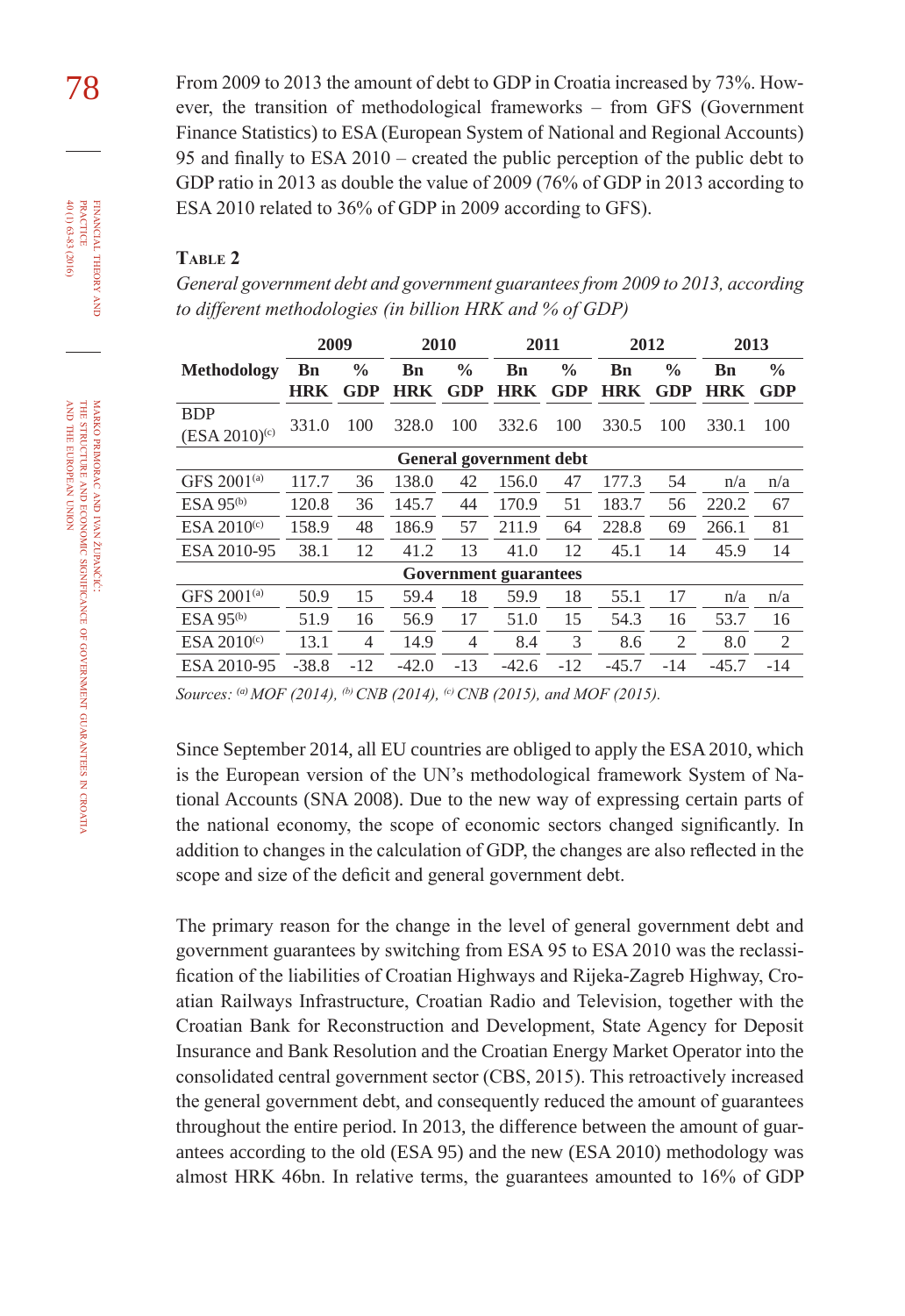according to ESA 95 and 2% of GDP according to ESA 2010. At the same time,  $79$ the general government debt expressed according to these two methodologies differed by an almost identical amount – reaching 67% of GDP according to ESA 95 and 81% of GDP according to ESA 2010. The total public debt (general government debt plus guarantees) amounted to 83% of GDP in both cases, only the structure of the debt (direct vs. indirect) being different. This proves that an increase in the general government debt in  $2013$  was – to a large extent – offset by a corresponding decrease in the amount of guarantees, i.e. indirect was transformed into direct debt (due to methodological changes) causing a "statistical increase" of the public debt. A similar conclusion can be reached for the remainder of the observed period (see table 2 and compare the difference ESA 2010-95 for general government debt and government guarantees).

#### **6 conclUsIon**

Government guarantees are a significant source of fiscal risk and threaten the stability of public finance in both developing and developed economies. This points to the need for the implementation of a well-developed policy for issuing and managing government guarantees. Good practices in contingent liabilities management include the provision of comprehensive and transparent databases, introduction of certain limitations to exposure to fiscal risks, the establishment of contingencies reserve funds and the existence of separate legislation and institution(s) responsible for management of fiscal risks.

The financial crisis has hit EU economies hard and destabilized their financial sectors. In order to maintain the financial stability, the governments have implemented various emergency measures often relying on government guarantees. Accordingly, the amount of guarantees in certain countries (e.g. Ireland, Austria, Finland, and Slovenia) reached significant amounts. On the other hand, Slovakia, the Czech Republic, Bulgaria and the Baltic countries have had relatively low levels of guarantees. Although Croatia has had a moderate level of guarantees as a percentage of GDP compared to other member states, it has to be pointed out that guarantees in Croatia proved to be an extremely significant risk source. Namely, the adoption of a broader European framework of national statistics (ESA, 2010) has provided a more comprehensive picture of government finances by converting indirect liabilities (guarantees) amounting to about 14% of GDP into direct liabilities (general government debt). Therefore, the lower-than-average level of guarantees in Croatia is not the result of a prudent (restrictive) issuing policy, but rather the fact that the majority of issued guarantees qualified for conversion into direct general government debt, leaving only a small portion of issued guarantees being recognized as contingent liabilities.

Two types of guarantees appear in Croatia – financial and performance guarantees. They may be approved by the Government or the Parliament. Croatia has mainly issued financial guarantees and mostly in amounts higher than planned. Guarantees were predominantly issued for borrowing in the domestic market and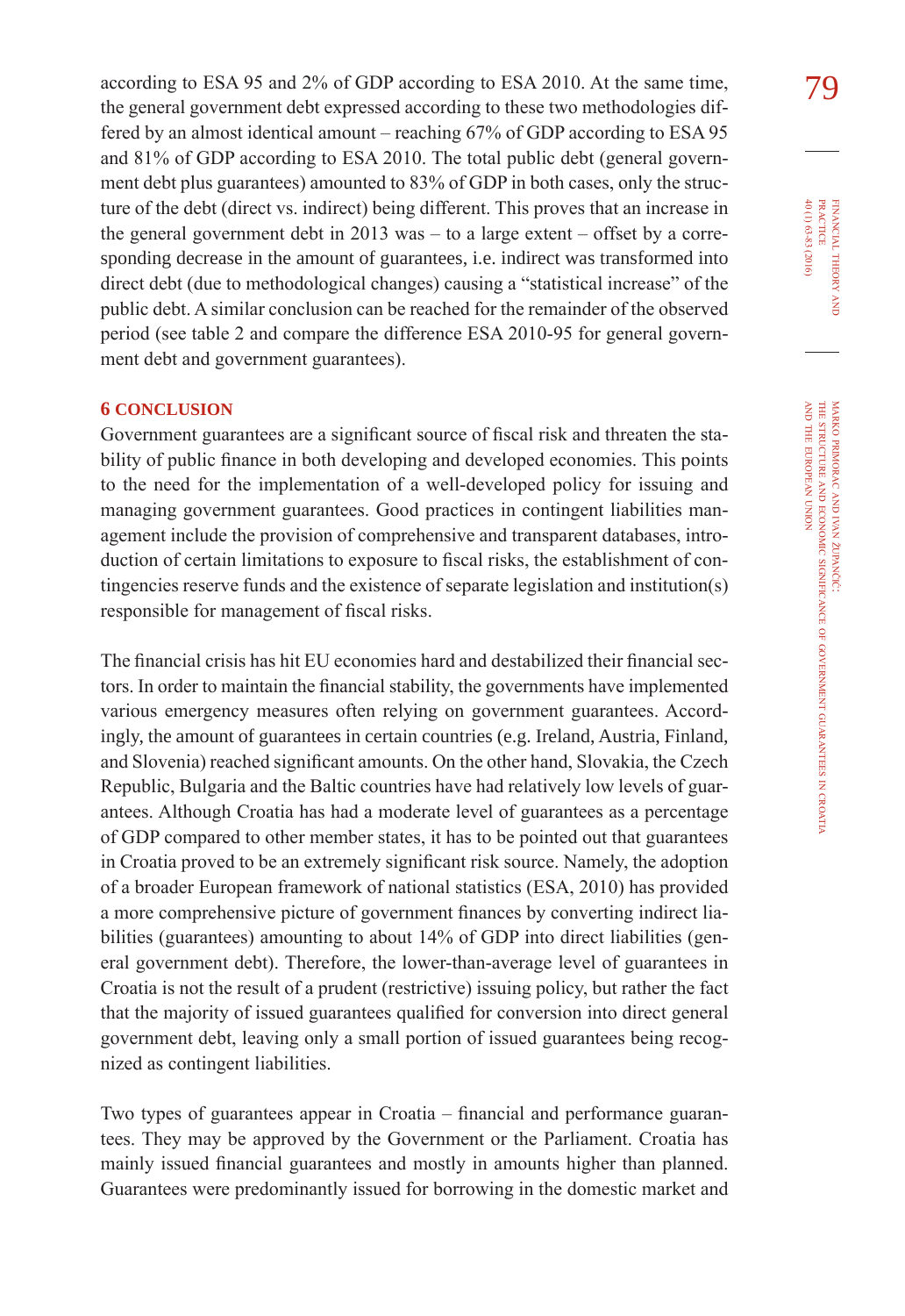80 denominated in euros. The structure of creditors is constantly dominated by domestic commercial banks, whereas the structure of beneficiaries has changed significantly throughout the observed period. The share of the transport sector increased because of the restructuring and privatization of shipyards, which caused a decrease in the share of guarantees issued to the manufacturing sector. In the structure of the called financial guarantees, the most significant liabilities occurred between 2009 and 2011 in the shipbuilding sector, whereas from 2012 the amount of called guarantees decreased significantly. Refunds related to guarantees called from 2009 to 2011 were extremely low, while afterwards they even exceeded the amount of the called guarantees. However, this is mainly the result of the conversion of government claims into shares through accounting operations without any real cash inflow into the budget.

> The policy of issuing government guarantees mainly to public companies with major financial problems has led to undesirable consequences for the Croatian public debt. Instead of supporting prosperous and healthy economic sectors to induce growth and employment, government guarantees in Croatia have actually served as a support to loss-making sectors (shipbuilding, transport and the like) until their restructuring or privatization. The country should have found appropriate solutions for such sectors through much earlier privatisation or concessioning.

> Adequate management of government guarantees can significantly reduce the associated fiscal risks. However, the prerequisite for implementing the quality strategic objectives is the availability of reliable information on the size and structure of government guarantees. In Croatia, the existence of comprehensive and transparent databases on the size and structure of government guarantees would help formulate strategic objectives. The administrative framework for issuing and managing guarantees should also be improved. The legislative framework could be enhanced by adopting a single act regulating the area of public debt and fiscal risks, whereas gathering all functions related to the management of public debt and fiscal risks in one institution (agency) would certainly upgrade the institutional framework, which is currently organized around a few employees of the Ministry of Finance. An appropriate administrative infrastructure is a precondition for the compilation of relevant and reliable fiscal risk reports and the adoption of the public debt and fiscal risks management strategies.

financial

FINANCIAL THEORY<br>PRACTICE 40 (1) 63-83 (2016)

40 (1) 63-83 (2016) practice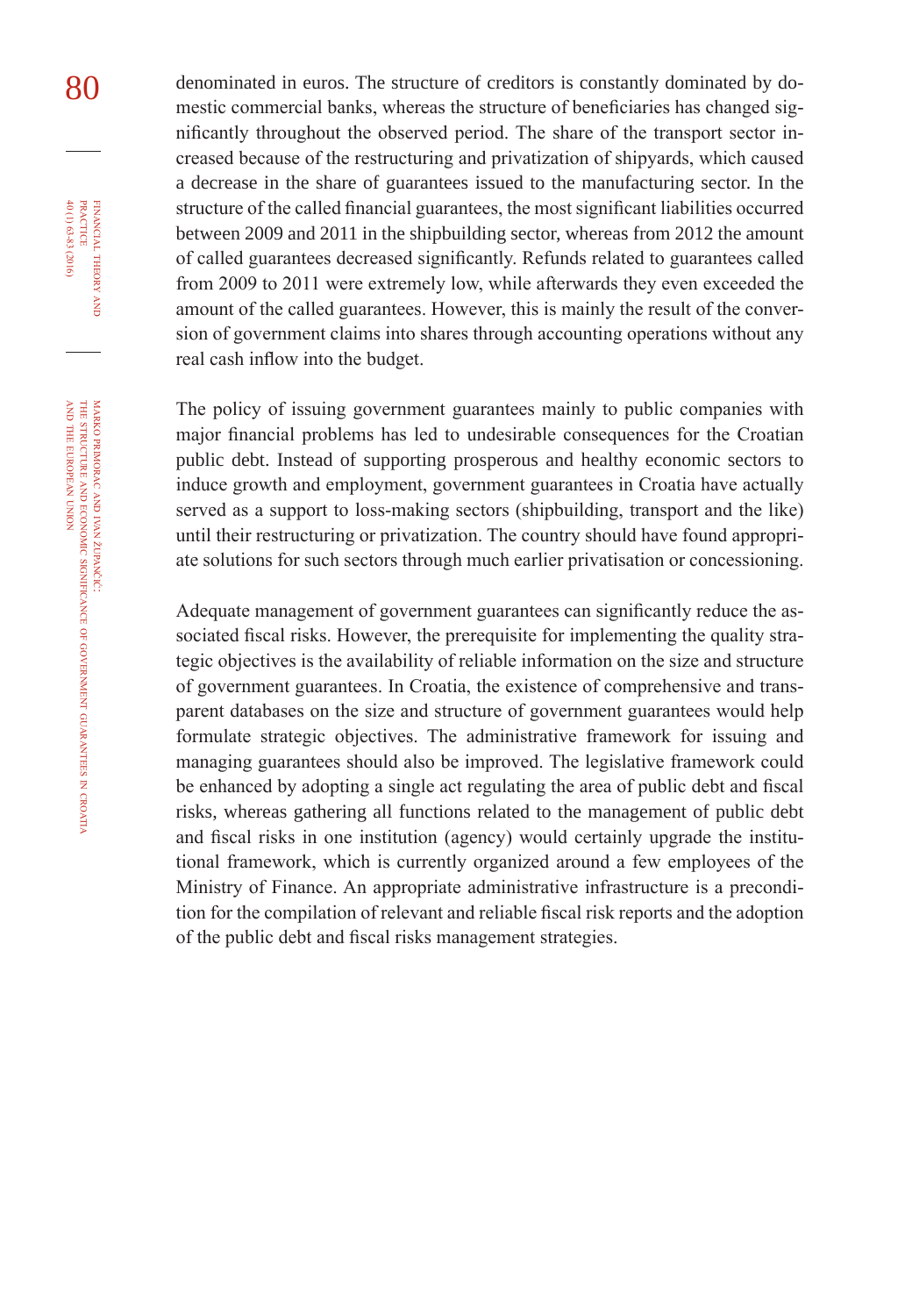# 81 **aPPenDIX**

### **Table a1**

*Total stock of government guarantees in EU countries from 2010-2013 (% of GDP)*

|                       | 2010  | 2011  | 2012  | 2013  | Average 10/13 |
|-----------------------|-------|-------|-------|-------|---------------|
| Belgium               | 17.17 | 14.30 | 17.08 | 13.29 | 15.46         |
| Bulgaria              | 1.33  | 1.15  | 0.98  | 0.75  | 1.05          |
| Czech Republic        | 0.82  | 0.72  | 1.10  | 1.19  | 0.96          |
| Denmark               | 14.62 | 12.77 | 7.15  | 9.18  | 10.93         |
| Germany               | 21.23 | 19.66 | 18.81 | 18.22 | 19.48         |
| Estonia               | 2.64  | 2.19  | 1.95  | 1.71  | 2.12          |
| Ireland               | 96.00 | 83.89 | 66.89 | 32.14 | 69.73         |
| Greece                | 3.23  | 3.85  | 3.86  | 3.67  | 3.65          |
| Spain                 | 12.74 | 14.84 | 20.68 | 18.41 | 16.67         |
| France                | 6.65  | 5.57  | 4.55  | 5.53  | 5.58          |
| Croatia               | 8.97  | 6.76  | 7.55  | 7.25  | 7.63          |
| Italy                 | 0.81  | 3.53  | 6.16  | 6.10  | 4.15          |
| Cyprus                | 7.47  | 7.81  | 14.46 | 15.85 | 11.40         |
| Latvia                | 2.88  | 3.03  | 2.91  | 2.31  | 2.78          |
| Lithuania             | 1.36  | 0.99  | 0.84  | 0.82  | 1.00          |
| Luxembourg            | 5.12  | 5.03  | 7.66  | 7.72  | 6.38          |
| Hungary               | 9.48  | 8.82  | 8.74  | 8.03  | 8.77          |
| Malta                 | 11.80 | 12.53 | 16.52 | 15.88 | 14.18         |
| Netherlands           | 10.77 | 9.95  | 7.95  | 7.22  | 8.97          |
| Austria               | 53.35 | 47.13 | 41.16 | 35.01 | 44.16         |
| Poland                | 5.28  | 6.28  | 6.25  | 6.80  | 6.15          |
| Portugal              | 4.63  | 10.93 | 12.22 | 11.97 | 9.94          |
| Romania               | 2.36  | 1.75  | 2.08  | 2.15  | 2.09          |
| Slovenia              | 19.73 | 17.89 | 16.10 | 17.82 | 17.89         |
| Slovakia              | 0.06  | 0.05  | 0.04  | 0.03  | 0.05          |
| Finland               | 19.62 | 20.72 | 21.83 | 24.08 | 21.56         |
| Sweden                | 17.05 | 14.15 | 12.13 | 11.56 | 13.72         |
| <b>United Kingdom</b> | 27.76 | 15.42 | 10.36 | 9.47  | 15.75         |

*Source: Eurostat.*

financial

theory FINANCIAL THEORY AND PRACTICE<br>PRACTICE<br>40 (1) 63-83 (2016) 40 (1) 63-83 (2016) practice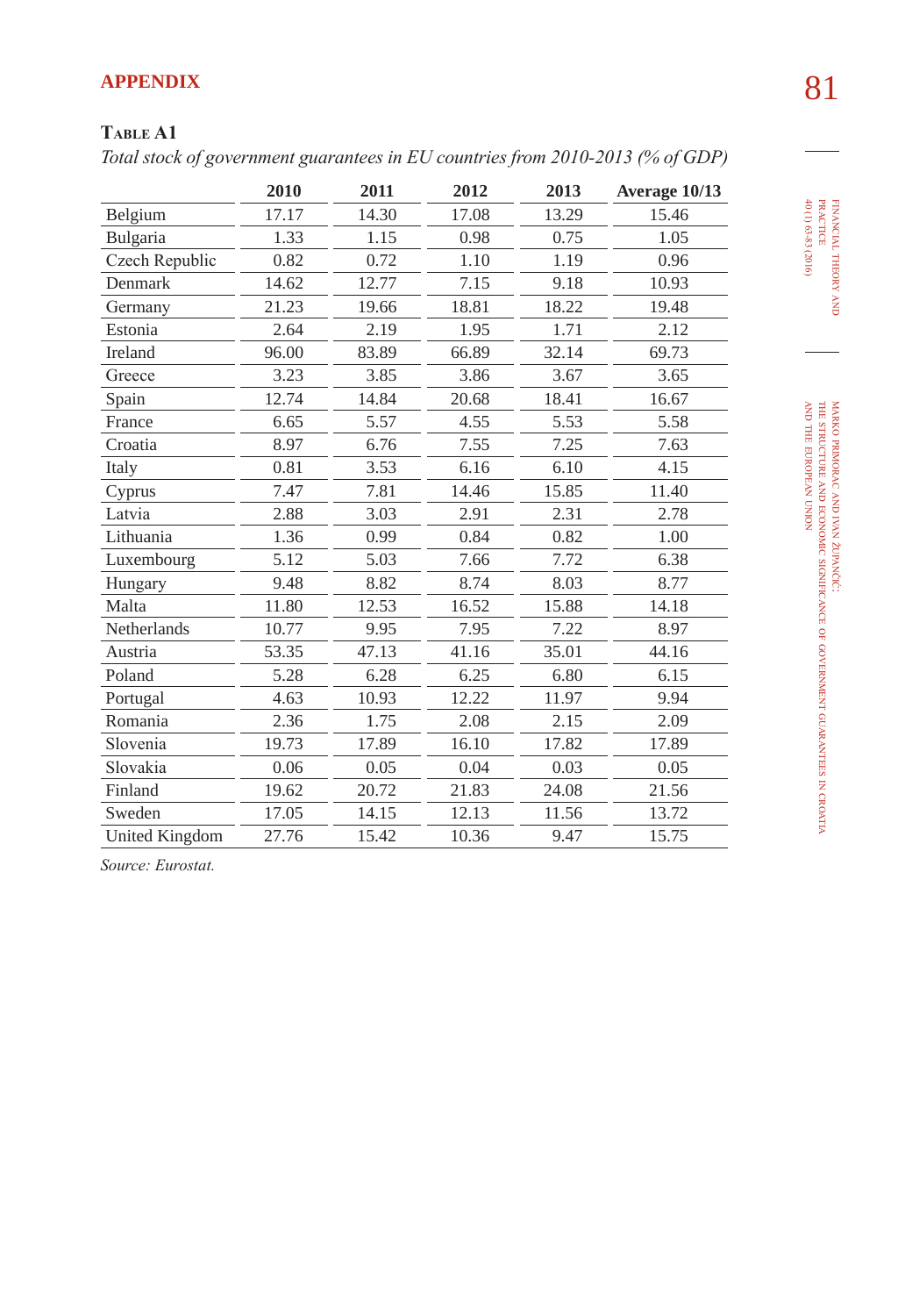## 82 **RefeRences**

- 1. Bajo, A. and Petrušić, J., 2014. Government guarantees and financial liabilities of state owned road transport companies in Croatia. *Newsletter*, No. 92. doi: [10.3326/nle.2014.92](http://dx.doi.org/10.3326/nle.2014.92)
- 2. Bajo, A. and Primorac, M., 2011. Government Guarantees and Public Debt in Croatia. *Financial Theory and Practice*, 35(3), pp. 253-276. doi: [10.3326/](http://dx.doi.org/10.3326/fintp.35.3.1) [fintp.35.3.1](http://dx.doi.org/10.3326/fintp.35.3.1)
- 3. Bajo, A. and Primorac, M., 2011a. Do shipyards pose an obstacle to fiscal consolidation in Croatia? *Newsletter*, No. 64. Available at: <http://www.ijf.hr/ upload/files/file/ENG/newsletter/64.pdf>.
- 4. Bajo, A. and Primorac, M., 2014. Changes of methodological coverage of public debt and budget deficit in Croatia. *Press Release*, No. 70. doi: [10.3326/pr.2014.70](http://dx.doi.org/10.3326/pr.2014.70)
- 5. Bajo, A. and Primorac, M., 2015. Should the Maastricht fiscal criteria be redefined? *Newsletter*, No. 99. doi: [10.3326/nle.2015.99](http://dx.doi.org/10.3326/nle.2015.99)
- 6. Bajo, A., Primorac, M. and Andabaka Badurina, A., 2011. *Osnove upravljanja javnim dugom*. Zagreb: Institute of Public Finance.
- 7. CBS, 2015. Excessive Deficit Procedure Report, Republic of Croatia, April 2015 (ESA 2010). *First Release*, No. 12.1.2./1. Available at: <http://www.dzs. hr/Hrv\_Eng/publication/2015/12-01-02\_01\_2015.htm>.
- 8. Cebotari, A. [et al.], 2009. *Fiscal risks: sources, disclosure, and management*. Washington: International Monetary Fund, Fiscal Affairs Department.
- 9. CNB, 2014. *Bulletin,* No. 205. Zagreb: Croatian National Bank. Available at: <http://www.hnb.hr/publikac/bilten/arhiv/bilten-205/ebilt205.pdf >.
- 10. CNB, 2015. *Bulletin*, No. 217. Zagreb: Croatian National Bank. Available at: <http://www.hnb.hr/publikac/bilten/arhiv/bilten-217/ebilt217.pdf >.
- 11. Eurostat, 2013. *European system of accounts: ESA 2010.* Available at: <http:// ec.europa.eu/eurostat/documents/3859598/5925693/KS-02-13-269-EN. PDF/44cd9d01-bc64-40e5-bd40-d17df0c69334>.
- 12. Eurostat, 2014. Occasional Paper on Recent Eurostat's Activities Relating to the Task Force on Finance Statistics (TFFS). Meeting of the Task Force on Finance Statistics World Bank Headquarters, Washington DC, USA. March 13-14, 2014. Available at: <http://www.tffs.org/pdf/meet/2014/eurostat0314.pdf>.
- 13. Eurostat, 2014a. *Manual on Government Deficit and Debt: Implementation of ESA 2010.* Available at: <http://ec.europa.eu/eurostat/documents/3859598/ 5937189/KS-GQ-14-010-EN.PDF/c1466fde-141c-418d-b7f1-eb8d5765aa1d>.
- 14. Eurostat, 2014b. *Eurostat Supplementary Table for the Financial Crisis*. Available at: <http://ec.europa.eu/eurostat/documents/1015035/2022675/Background-note-fin-crisis-Oct-2014-final.pdf>.
- 15. Eurostat, 2015. First time release of data on contingent liabilities and nonperforming loans in EU Member States. *News release,* 26/2015. Available at: <http://ec.europa.eu/eurostat/documents/2995521/6616449/2-10022015-AP-EN.pdf/d75df6fe-100b-4ae7-a09e-00400edb183a>.
- 16. IFAC, 2013. *Handbook of international public sector accounting pronouncements*. New York: International Federation of Accountants.
- 17. IMF, 2005. *Government Guarantees and Fiscal Risk*. Washington: IMF. Available at: <https://www.imf.org/external/np/pp/eng/2005/040105c.pdf>.

financial

FINANCIAL THEORY<br>PRACTICE 40 (1) 63-83 (2016)

40 (1) 63-83 (2016) practice

theory

of

government

guarantees

z croatia